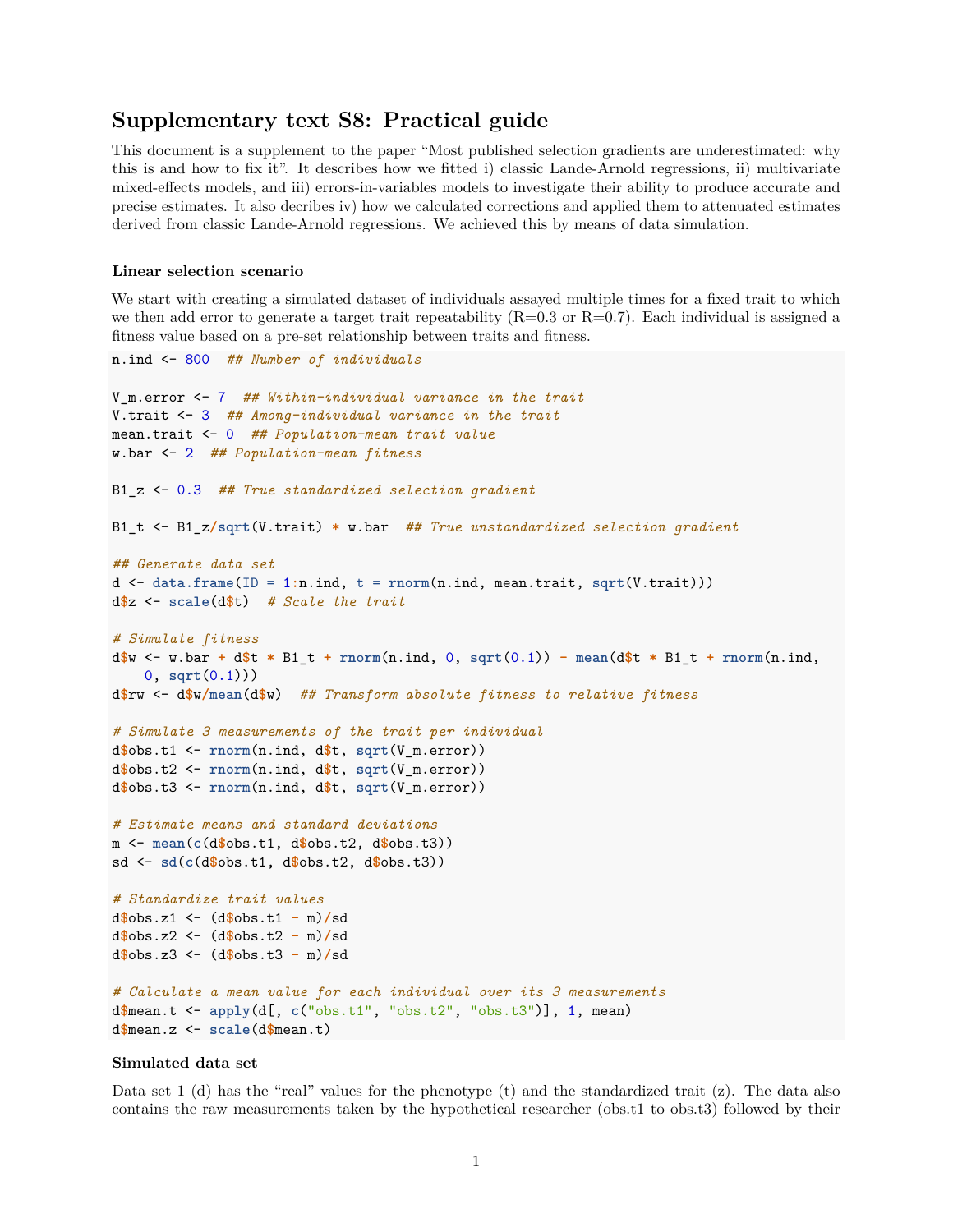standardized values (obs.z1 to obs.z3). The last columns are the estimated means for the three measurements (mean.t and mean.z), w is absolute fitness and rw relative fitness.

**head**(d)

| ##   |                | ΙD |                      | t. |           | $Z_{\cdot}$ | W                            | rw      | obs.t1                                                                | obs.t2    |
|------|----------------|----|----------------------|----|-----------|-------------|------------------------------|---------|-----------------------------------------------------------------------|-----------|
| ##   | $\overline{1}$ |    |                      |    |           |             |                              |         | 1 -1.2769070 -0.6723787 2.430981 1.2094363 2.2180894 -7.776166        |           |
| ##2  |                |    |                      |    |           |             |                              |         | 2 -0.9686534 -0.4934013 1.504754 0.7486296 -0.8203357 -1.886769       |           |
| ##3  |                | 3  | 0.3458197            |    |           |             |                              |         | $0.2698049$ 1.886902 0.9387517 -0.7987428 -4.231165                   |           |
| ##4  |                | 4  | 0.9677422            |    |           |             | 0.6309040 2.874306 1.4299950 |         | 0.7517050                                                             | 1.289563  |
| ## 5 |                | 5. | 0.3492557            |    |           |             |                              |         |                                                                       | 2.802198  |
| ## 6 |                |    | 6 -0.4423378         |    |           |             |                              |         | $-0.1878132$ 2.257220 1.1229886 3.3419426                             | 3.282130  |
| ##   |                |    | obs.t.3              |    | obs. z1   |             | obs. z2                      | obs. z3 | mean.t                                                                | mean.z    |
| ##   |                |    | 1 -0.9940796         |    |           |             |                              |         | 0.7621115 -2.3960170 -0.2529159 -2.1840520 -0.8594708                 |           |
| ##   |                |    |                      |    |           |             |                              |         | $2 -1.4615695 -0.1980138 -0.5350008 -0.4006400 -1.3895582 -0.5163939$ |           |
| ##   | 3              |    |                      |    |           |             |                              |         | $-4.2604331 -0.1911905 -1.2758168 -1.2850652 -3.0967804 -1.2536036$   |           |
| ##4  |                |    | 2.4167146            |    | 0.2987423 |             | 0.4687024                    |         | 0.8248760 1.4859942                                                   | 0.7253221 |
| ##5  |                |    | 0.6771973 -1.5833827 |    |           |             | 0.9466866                    |         | $0.2751983 - 0.5750324 - 0.1646668$                                   |           |
| ## 6 |                |    | 2.7182279            |    |           |             |                              |         | 3.1141001                                                             | 1.4283679 |

## **Expected selection gradient**

Because we set the true selection gradient, we can study how well a particular method works in estimating it without bias. Importantly, each simulation run represents just a sample of an infinite population characterized by the true value; sampling variance will therefore create variation in true parameter values across runs. As a predictor of the "true" standardized selection gradients, we extract the "true" gradient from the sample using a simple regression.

```
mod <- lm(rw ~ z, data = d)
coef(mod)[2]
```
 $##$  z ## 0.3048345

In the next section, we use simulations to show that selection gradient estimates are attenuated when analyses do not account for biasing effects of within-individual variation in trait values.

#### **Univariate model analyses with one observation per individual**

We first fit a model with relative fitness (rw) as the response variable and the standardized trait values (obs.z1) as the predictor.

mod1 <- **lm**(rw **~** obs.z1, data = d) **coef**(mod1)[2]

## obs.z1 ## 0.1640798

We can estimate trait repeatability because we had created repeated measures. This allows us to correct the attenuated estimate using Equation 5 (Main Text). We first need to convert the data to a long format.

$$
\beta_1 = \frac{\beta_1^*}{\sqrt{R_t}}
$$

```
dt <- gather(d, obs, t, obs.t1:obs.t3, factor_key = TRUE)
dt$ID <- as.factor(dt$ID)
```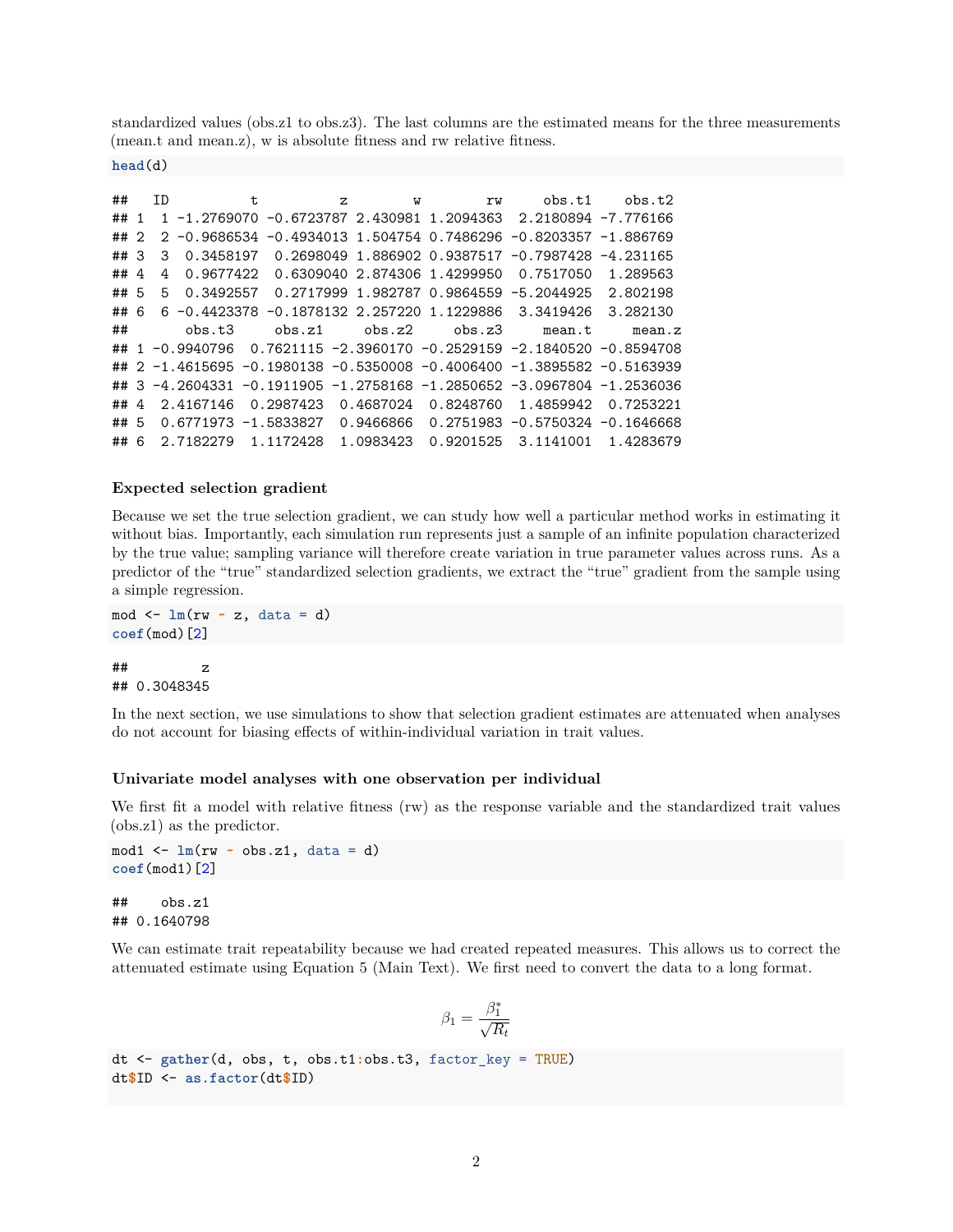```
modR2 <- lmer(t ~ 1 + (1 | ID), data = dt)
VI2 <- VarCorr(modR2)$ID[1, 1]
VR2 <- attr(VarCorr(modR2), "sc")^2
Rt <- VI2/(VI2 + VR2)
coef(mod1)[2]/sqrt(Rt)
## obs.z1
```
## 0.2980599

#### **Univariate model analyses using a mean of three values per individual**

Next, we estimate each individual's mean trait value over its 3 measurments, and continue by fitting a model with relative fitness (rw) as the response variable and individual-mean trait values (mean.z) as the predictor. Note that we standardized trait values after calculating individual-mean trait values as discussed in Supplementary Text S5.

```
mod.mean <- lm(rw ~ mean.z, data = d)
coef(mod.mean)[2]
```

```
## mean.z
## 0.226563
```
Estimates of among- and within-individual variance derived from the mixed model (previously used to calculate repeatability) are used to correct the attenuated estimate using the formula presented in Table 1 (Main Text; see also Supplementary Text S5).

$$
\beta_1 = \frac{\beta_1^*}{\sqrt{\frac{V_{i_t}}{V_{i_t} + \frac{V_{e_t}}{N}}}}
$$

```
coef(mod.mean)[2]/sqrt(VI2/(VI2 + VR2/3))
```
## mean.z ## 0.3011348

## **Bivariate mixed-effect model**

Because we had generated repeated measures data, we were also able to fit a bivariate mixed-effects model with individual intercepts, where the trait and fitness were fitted as the two response variables. Because we have repeated measures for the trait but only one measure of fitness, we need to "inform" the model that not all parameters are estimable. There are multiple solutions for this problem. Thomson et al. 2020 (Evolution 71: 716-732) suggest to use prior option covu=TRUE in MCMCglmm. This requires to use the long format of the data set in order to estimate the covariance between the mean value of the trait and the unique value of fitness.

```
dw <- d[, c("ID", "w")]
dw$measure <- "w"
dw$type <- "s"
dw$time <- NA
colnames(dw)[2] <- "t"
dt <- dt[, c("ID", "t")]
dt$measure <- "t1"
dt$type <- "r"
dt$time <- rep(1:3, each = 800)
```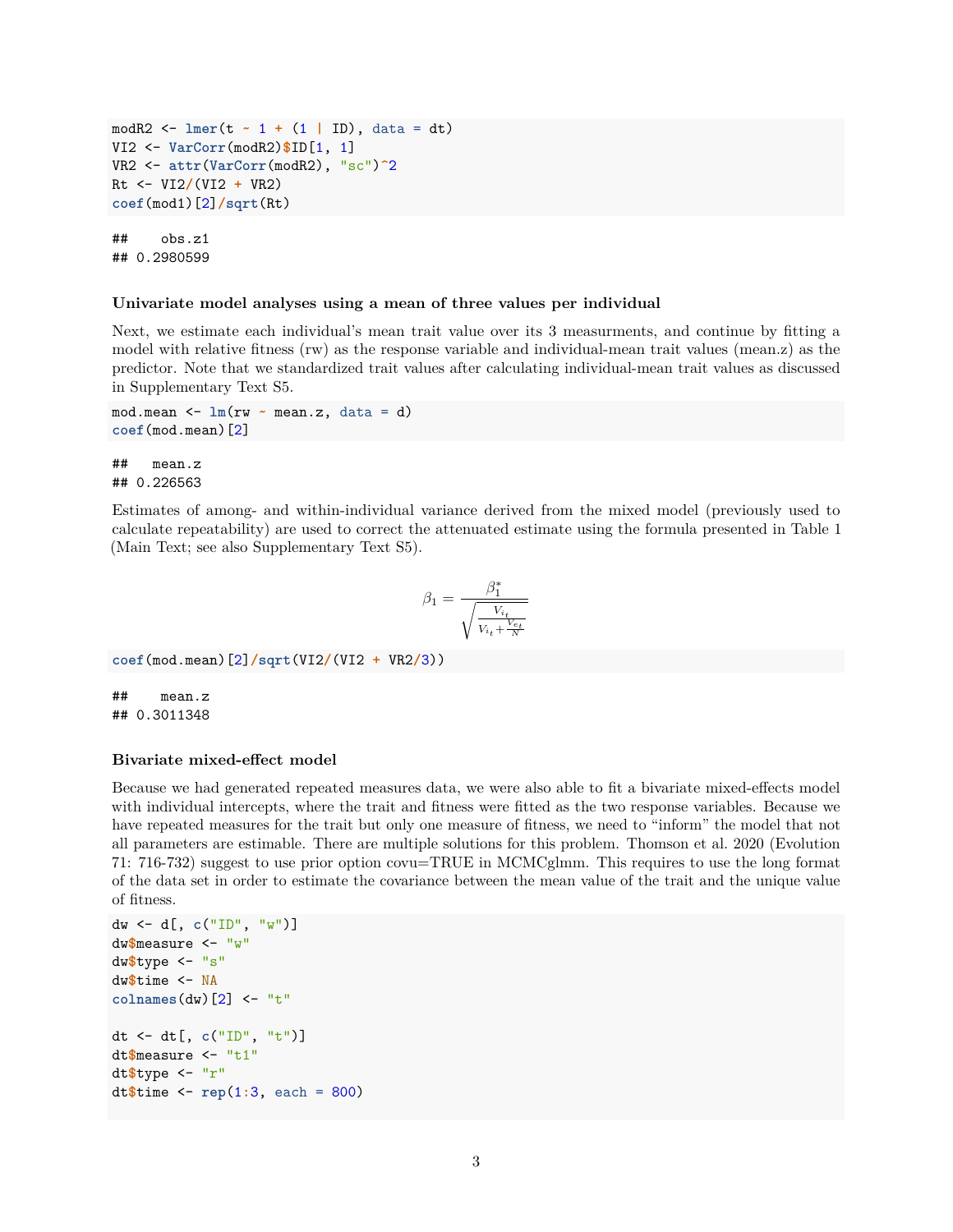```
d3 <- rbind(dw, dt)
d3$measure <- as.factor(d3$measure)
d3$type <- as.factor(d3$type)
prior0 <- list(R = list(R1 = list(V = diag(2), nu = 2, covu = TRUE), R2 = list(V = diag(1),
   nu = 0.002))modbi <- MCMCglmm(t ~ measure - 1, random = ~us(at.level(type, "r")):ID, rcov = ~us(at.level(type,
    "s")):ID + us(at.level(type, "r")):ID:time, data = d3, prior = prior0, nitt = 105000,
    burnin = 5000, thin = 100, verbose = FALSE)
```

```
## Warning in buildZ(rmodel.terms[r], data = data): missing values in random
## predictors
```
We then calculated standardized selection gradient using the estimated among-individual covariance between the trait and fitness, the mean fitness of the population (represented by the model's intercept), and the estimated among-individual trait variance (Equation 11; Main Text).

$$
\beta_1 = \frac{C_{i_{t,w}}}{V_{i_t}} \frac{\sqrt{V_{i_t}}}{\beta_{0_w}}
$$

```
Bz <- posterior.mode(modbi$VCV[, 2]/modbi$VCV[, 1] * sqrt(modbi$VCV[, 1])/modbi$Sol[,
    2])
Bz
```
## var1 ## 0.2939657

## **Errors-in-variables model**

We use Rstan to parameterize errors-in-variables models. This requires writing a model that defines the data, parameters, and likelihood function. The code provided below also estimates downstream parameters (e.g., standardized selection gradient). The model is written in a file that connects to stan; note that this stan-code differs slightly from standard R-code. For instance comments are denoted by  $\frac{1}{1}$  instead of  $\frac{1}{1}$ . Here, we first present the code defining the variables.

```
"data {
  // Define variables in data
  int<lower=0> N;
 // Number of individuals (an integer)
 int<lower=0> nind;
 // Individual IDs
 int<lower=0> ID[N];
 // Continuous outcomes, the trait and fitness
  real t[N];
  real w[nind];
}"
```
We then continued by defining the parameters to be estimated: the population-mean intercept for the phenotype  $\beta_{0_z}$ , for fitness  $\beta_{0_w}$  and the unstandardized selection gradient  $b_1$ . We also define the individualspecific values for the phenotype  $I_{i_t}$ , the standard deviation for the individual intercepts  $\sqrt{V_{i_t}}$ , and residual standard deviations in phenotypes  $\sqrt{V_{e_t}}$  and fitness  $\sqrt{V_{e_w}}$ .

```
"parameters {
  // Define parameters to estimate
  // Population-level intercepts (a real number) and slopes
 real beta_0z;
```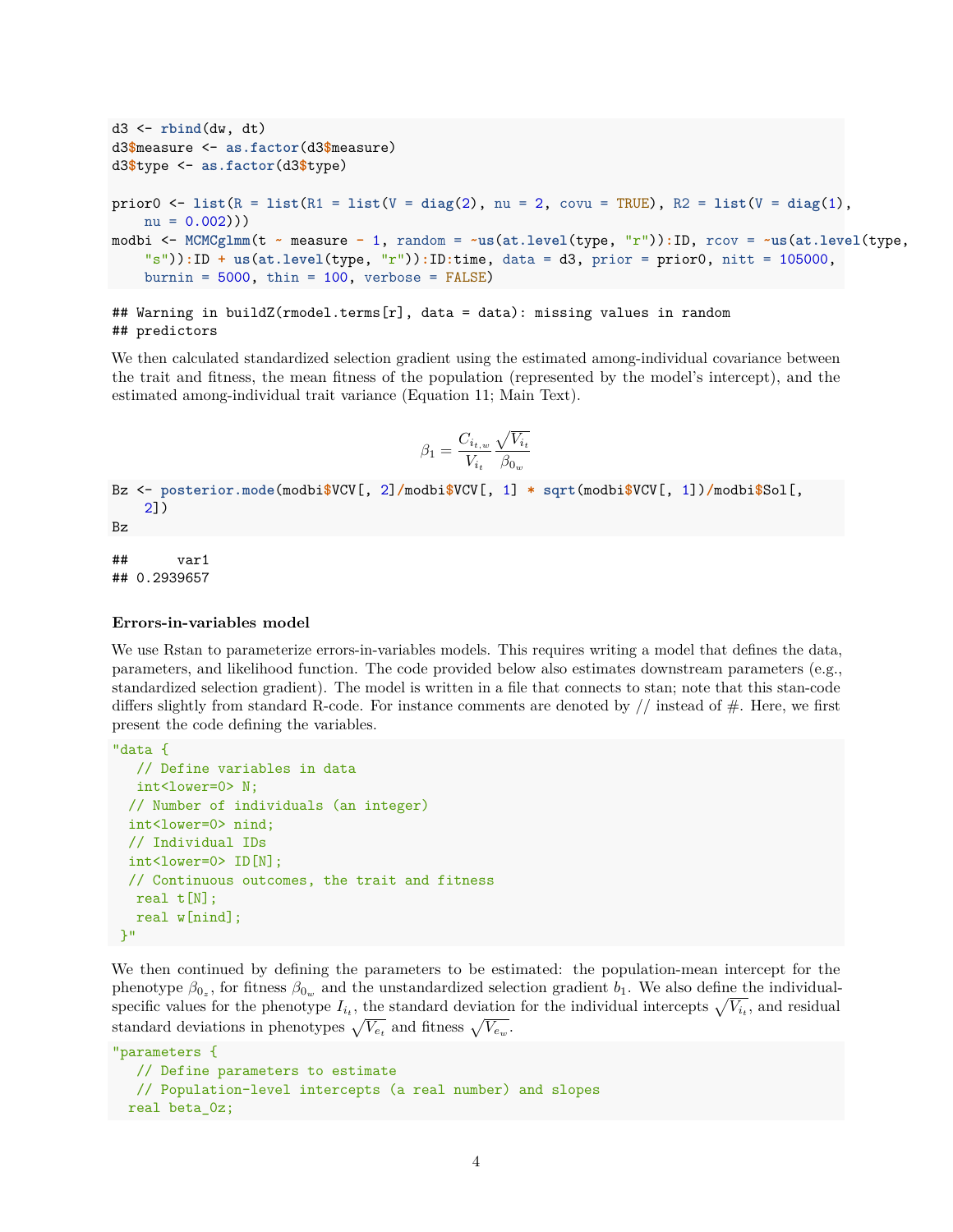```
real beta_0w;
 real b_1;
 // Random effects
 real I[nind];
  // Standard deviations
 real<lower=0> sigma_i;
 real<lower=0> sigma_e;
 real<lower=0> sigma_w;
}"
```
Next, we write the model, where we define various predicted values:  $\mu_z$  is the predicted values for the phenotypic observations and  $\mu_w$  the predicted values for fitness. The observed phenotypes and fitness result from a normal distribution with mean 0,  $\mu_z$  and  $\mu_w$ , and standard deviations  $\sigma_i$ ,  $\sigma_e$  and  $\sigma_w$ , respectively.

```
I \sim N(0, \sigma_i)z \sim N(\mu_z, \sigma_e)w ∼ N(μ<sub>w</sub>, σ<sub>w</sub>)
```

```
"model {
  real mu_t[N];
  real mu_w[nind];
  for (j in 1:nind) {
    mu_t[j] = beta_0t + I[j];
    mu_w[j] = beta_0w + b_1 * I[j];}
  // Prior part of Bayesian inference
  // Flat prior for mu (no need to specify if non-informative)
  sigma_i ~ uniform(0, 10);
  sigma_e \sim uniform(0, 10);
  // Random effects distribution
  I \sim normal(0, sigma_i);
  // Likelihood part of Bayesian inference
  for (i in 1:N) {
    z[i] ~ normal(mu_t[ID[i]], sigma_e);
  }
for (i in 1:nind) {
     w[i] ~ normal(mu_w[i], sigma_w);
  }
}"
```
Finally, we calculate the generated quantities: standaradized selection gradients. This requires transforming the among-individual standard deviation into among-individual variance to be used to calculate the standardized selection gradient as:

$$
\beta_1=b_1^*\frac{\sqrt{V_{i_t}}}{\beta_{0_w}}
$$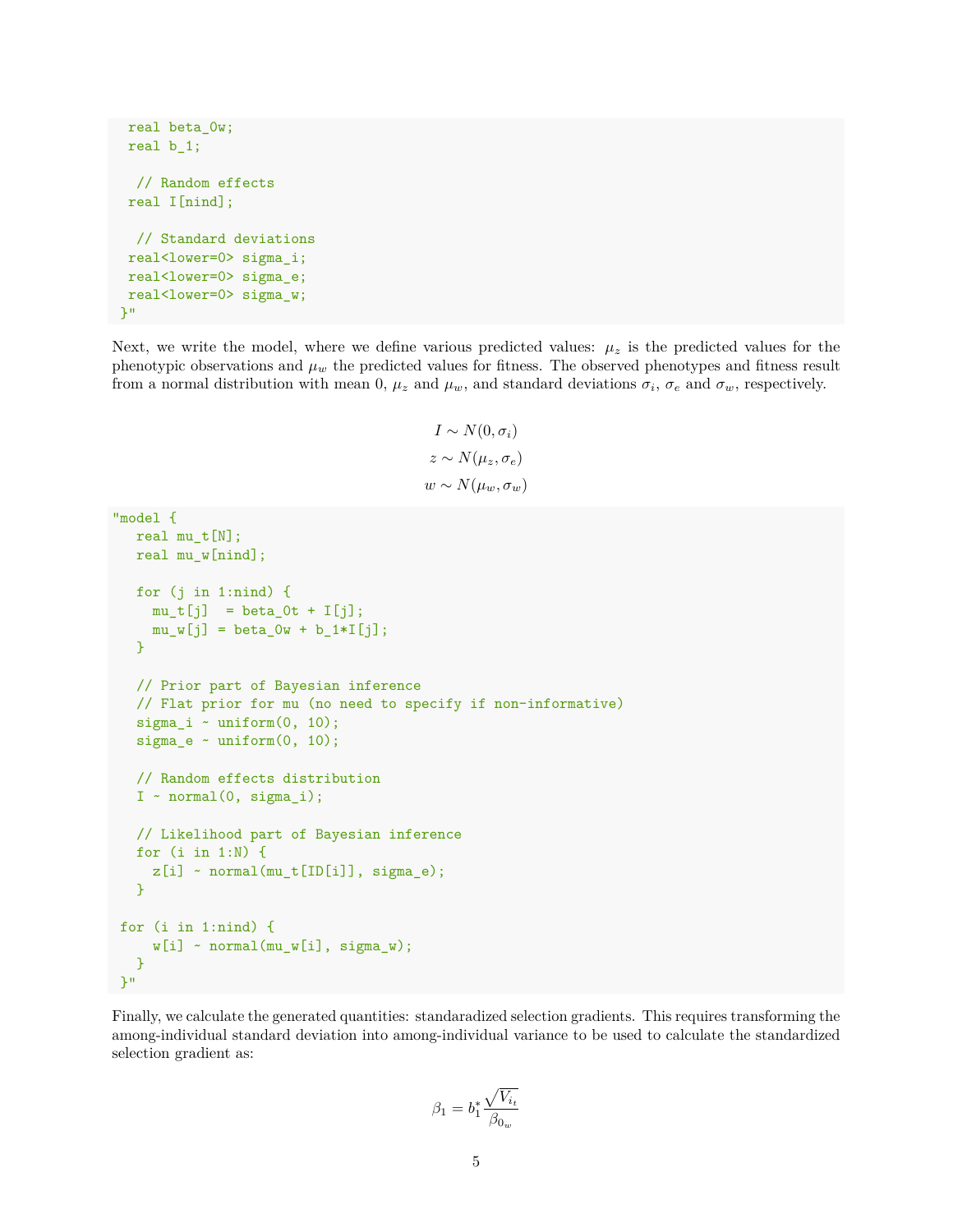```
"generated quantities {
 real beta_1;
 real sigma2_i;
 signa2_i = signa_i^2;beta_1 = b_1/beta_0w*sigma_i;}"
```
We then combine all components using the function "write", and run the model.

```
write(
"data {
  // Define variables in data
  // Number of observations (an integer)
 int<lower=0> N;
 // Number of clusters (an integer)
 int<lower=0> nind;
 // Cluster IDs
 int<lower=0> ID[N];
 // Continuous outcomes
  real t[N];
  real w[nind];
}
parameters {
  // Define parameters to estimate
  // Population intercepts (a real number) and slopes
 real beta_0t;
 real beta_0w;
 real b_1;
  // Random effects
 real I[nind];
  // Standard deviation of random effects
 real<lower=0> sigma i;
  // Residual standard deviations
  real<lower=0> sigma_e;
  real<lower=0> sigma_w;
}
model {
  real mu_t[N];
  real mu_w[nind];
  for (j in 1:nind) {
    mu_t[j] = beta_0t + I[j];
    mu_w[j] = beta_0w + b_1 * I[j];}
  // Prior part of Bayesian inference
  // Flat prior for mu (no need to specify if non-informative)
  sigma_i \sim uniform(0, 10);
  sigma_e \sim uniform(0, 10);
```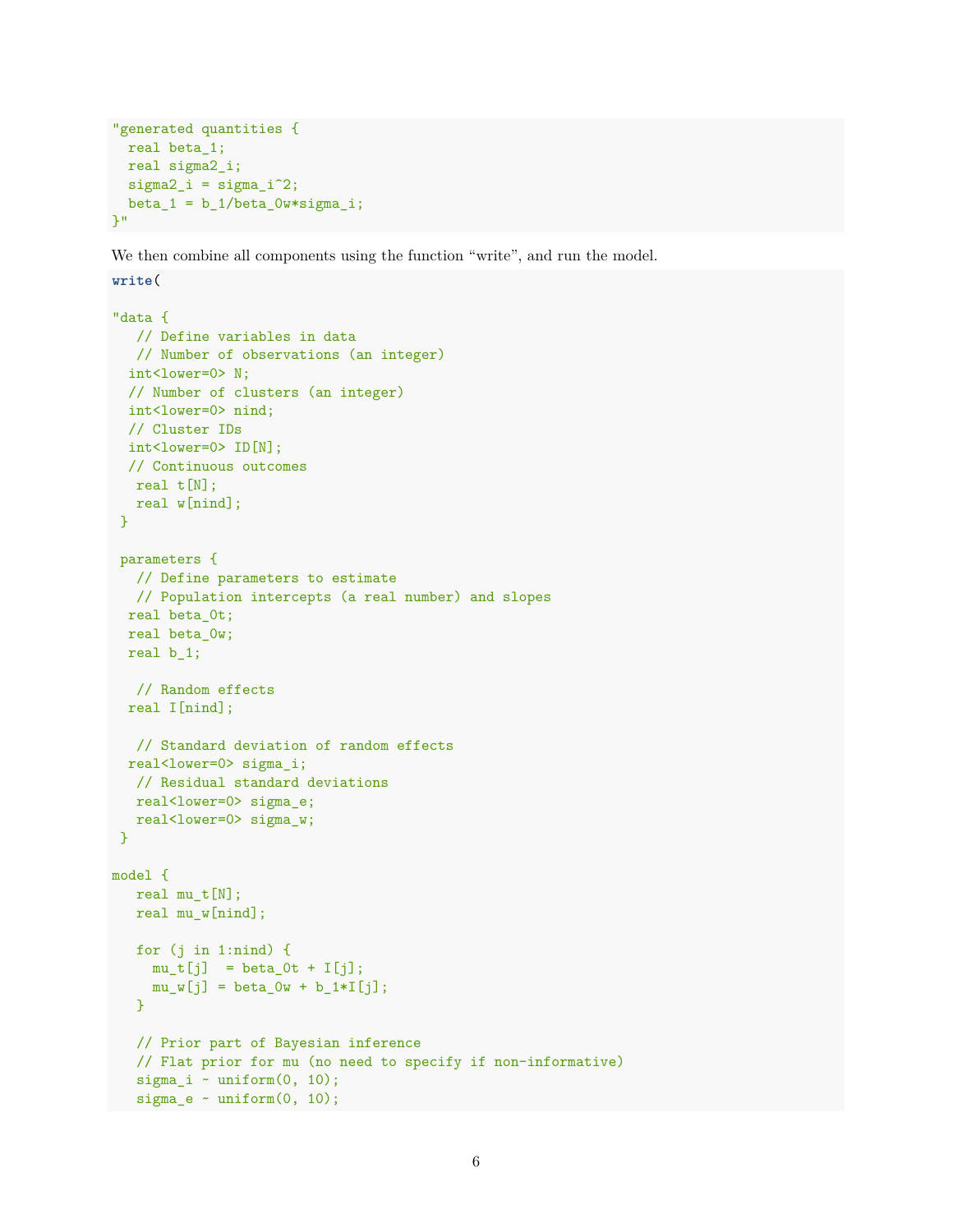```
// Random effects distribution
   I \sim normal(0, \text{sigma}_i);
   // Likelihood part of Bayesian inference
   for (i in 1:N) {
    t[i] ~ normal(mu_t[ID[i]], sigma_e);
   }
 for (i in 1:nind) {
    w[i] ~ normal(mu_w[i], sigma_w);
   }
}
 generated quantities {
 real beta_z;
 real sigma2_i;
 signa2_i = signa_i^2;beta_z = b_1/beta_0w*sigma_i;\mathcal{V}"
, "ME1.stan")
dt$ID<-as.numeric(dt$ID)
stan_data <- list(t = dt$t, nind = max(dt$ID),
                  ID=dt$ID,
                   w=d$w, N=nrow(dt))
inits <- function() list(sigma_i = runif(1, 0, 10),
                          sigma_e = runif(1, 0, 10),
                          signa_w = runif(1, 0, 10))#Parameters monitored
params <- c("sigma_i", "b_1", "sigma_e", "beta_z")
##MCMC sampling design
ni <- 3000
nt \leftarrow 2
nb <- 1000
nc \leftarrow 2## Call Stan from R
md <- stan("ME1.stan",
           data = stan_data, init = inits, pars = params,
chains = nc, iter = ni, warmup = nb, thin = nt, cores=2, refresh=0)summary(md)$summary[4, 1]
```
## [1] 0.3026918

## **Quadratic selection scenario**

Here we simulate a quadratic selection analysis using similar approaches as detailed above for the linear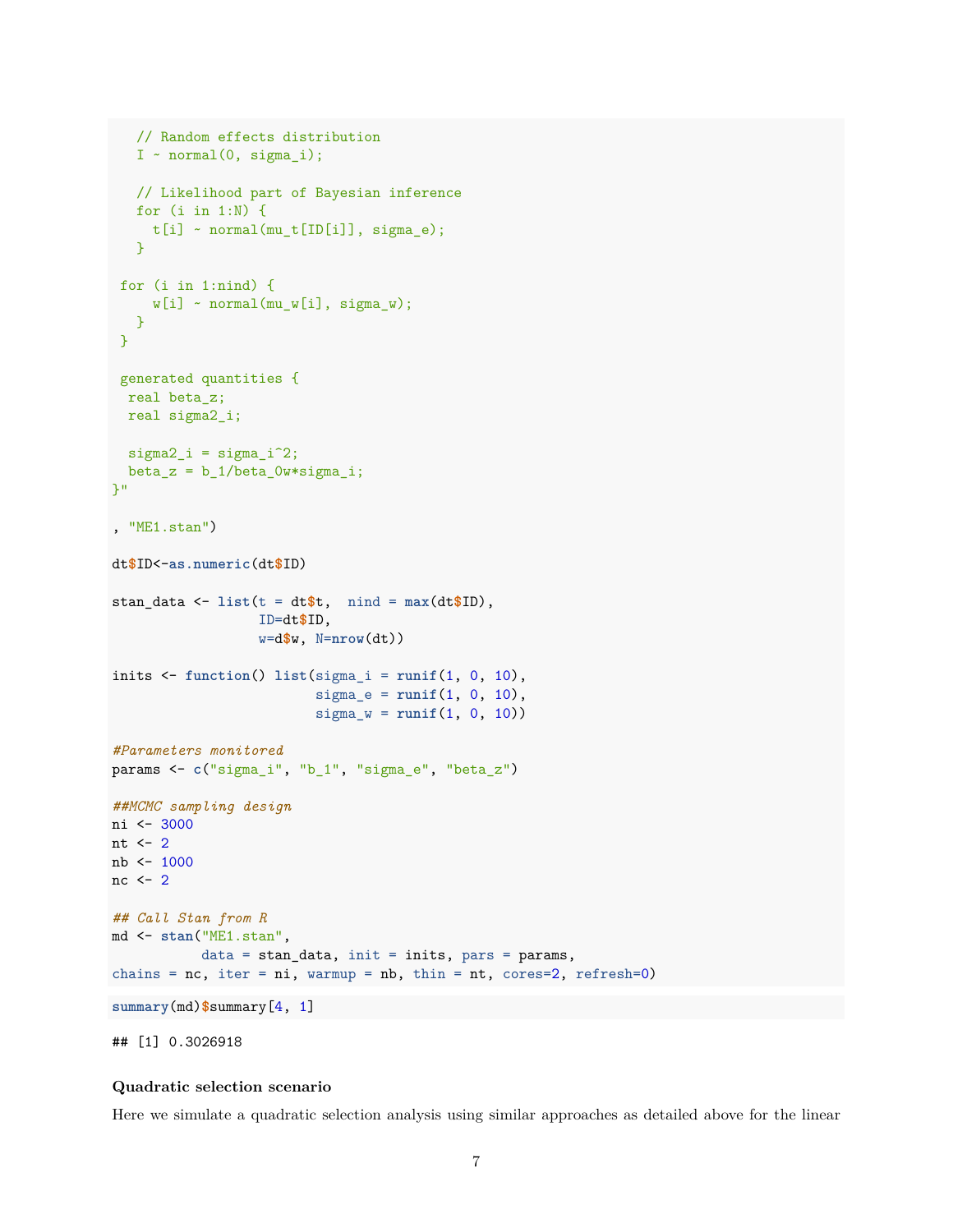scenario. The dataset therefore includes the square of the trait  $(t2)$ , and the standardized values of the square (z2).

```
# New simulation
n.ind <- 800
V_m.error <- 7
V.trait \leftarrow 3
mean.trait <- 0
B1_z < -1.9B2_zz2 \leftarrow -0.3B1_t <- B1_z/sqrt(V.trait)
B2_t2 <- B2_z2/sqrt(2 * (V.trait^2 + 2 * V.trait * mean.trait^2)) * w.bar
d <- data.frame(ID = 1:n.ind, t = rnorm(n.ind, mean.trait, sqrt(V.trait)))
d$t2 <- d$t^2
d$z <- scale(d$t)
d$z2 <- scale(d$t2)
d$w <- 2 + d$t * B1_t + d$t2 * B2_t2 + rnorm(n.ind, 0, sqrt(1)) - (mean(d$t *
    B1_t + d$t2 * B2_t2 + rnorm(n.ind, 0, sqrt(1))))
d$rw <- d$w/mean(d$w)
d$obs.t1 <- rnorm(n.ind, d$t, sqrt(V_m.error))
d$obs.t2 <- rnorm(n.ind, d$t, sqrt(V_m.error))
d$obs.t3 <- rnorm(n.ind, d$t, sqrt(V_m.error))
d$obs.t12 <- d$obs.t1^2
d$obs.t22 <- d$obs.t2^2
d$obs.t32 <- d$obs.t3^2
m <- mean(c(d$obs.t1, d$obs.t2, d$obs.t3))
sd <- sd(c(d$obs.t1, d$obs.t2, d$obs.t3))
m2 <- mean(c(d$obs.t12, d$obs.t22, d$obs.t33))
sd2 <- sd(c(d$obs.t12, d$obs.t22, d$obs.t33))
d$obs.z1 <- (d$obs.t1 - m)/sd
d$obs.z2 <- (d$obs.t2 - m)/sd
d$obs.z3 <- (d$obs.t3 - m)/sd
d$obs.z12 <- (d$obs.t12 - m2)/sd2
d$obs.z22 <- (d$obs.t22 - m2)/sd2
d$obs.z32 <- (d$obs.t32 - m2)/sd2
d$mean.t <- apply(d[, c("obs.t1", "obs.t2", "obs.t3")], 1, mean)
d$mean.t2 <- d$mean.t^2
d$mean.z <- scale(d$mean.t)
d$mean.z2 <- scale(d$mean.t2)
```
Here we visualize the fitness function.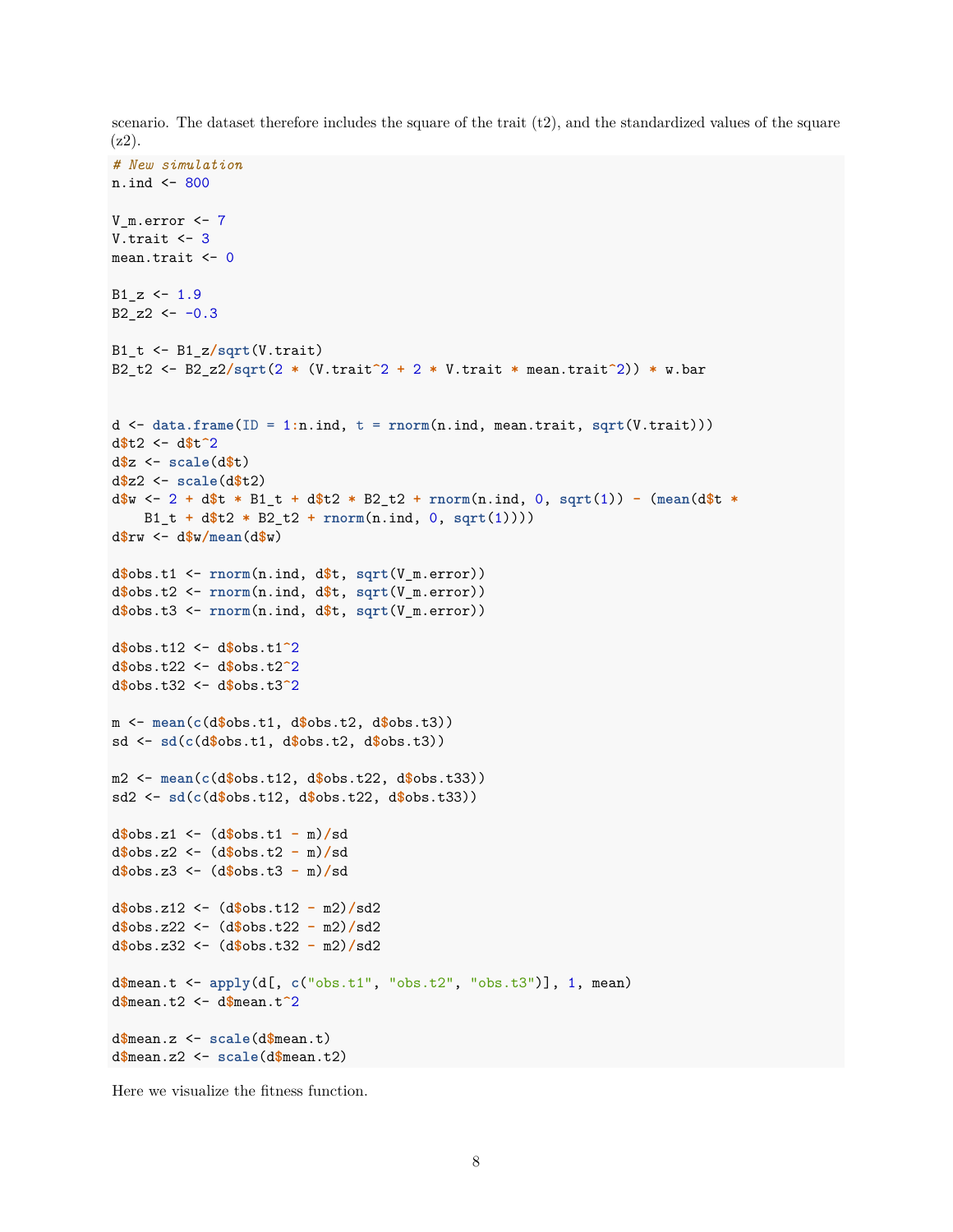

We can check the realized quadratic standardized selection gradient. As in the previous linear selection example, z and z2 are the "real" standarized values of the trait and its square.

mod <- **lm**(rw **~** z **+** z2, data = d) **coef**(mod)[3]

## z2 ## -0.3185942

## **Quadratic selection gradient with one value per individual**

We estimate the quadratic selection gradient, which should be attenuated if the trait is not fully repeatable.

```
mod1 <- lm(rw ~ obs.z1 + obs.z12, data = d)
coef(mod1)[3]
```

```
## obs.z12
## -0.06143189
```
Here, we correct the attenuated estimate using the estimated trait repeatability value (see Table 1; Main Text).

$$
\gamma_{11} = \frac{\gamma_{11}^*}{R_t}
$$

```
dt <- gather(d, obs, t, obs.t1:obs.t3, factor_key = TRUE)
dt <- dt[, c("ID", "t")]
modR2 <- lmer(t ~ 1 + (1 | ID), data = dt)
VI2 <- VarCorr(modR2)$ID[1, 1]
VR2 <- attr(VarCorr(modR2), "sc")^2
```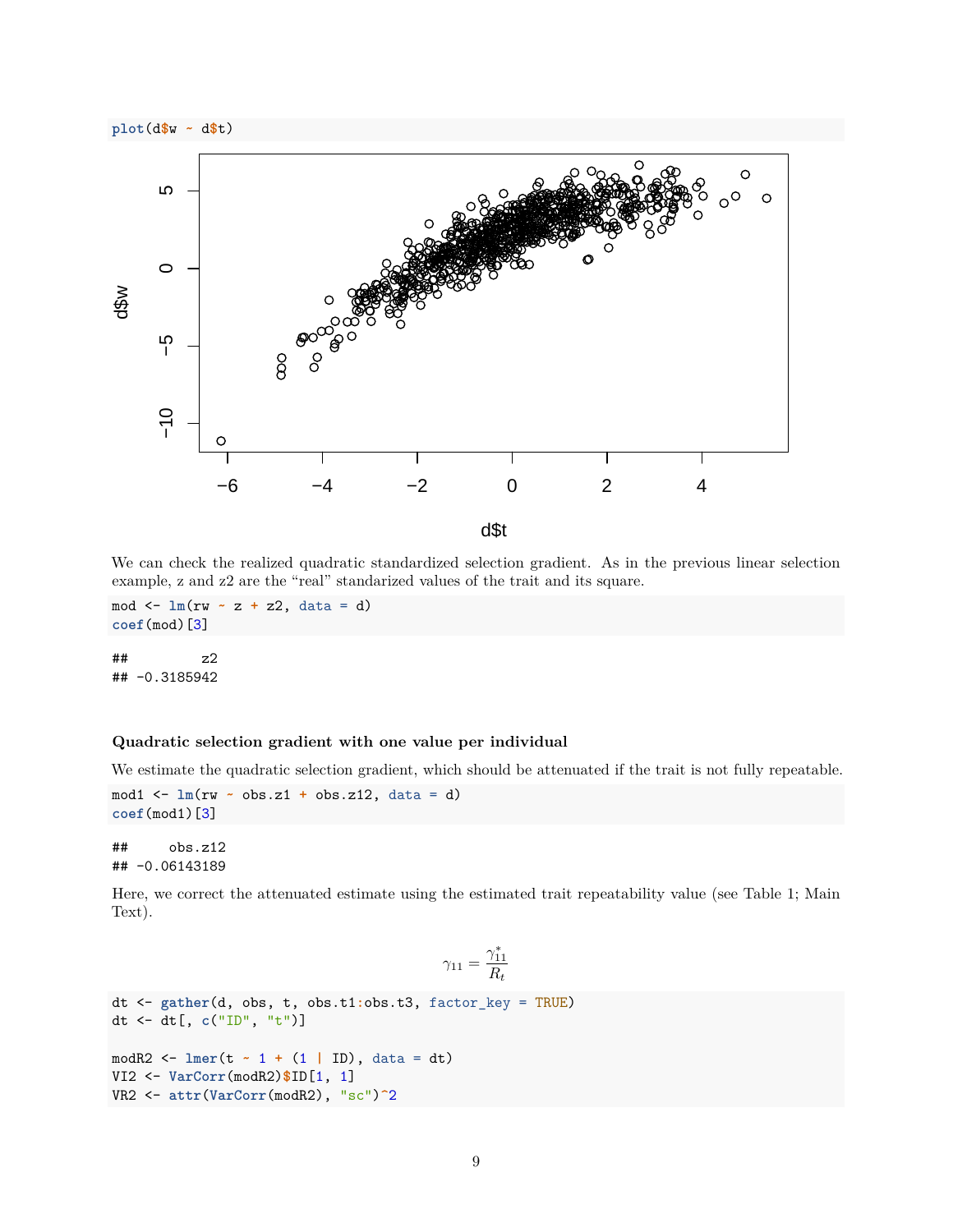Rt2 <- VI2**/**(VI2 **+** VR2) **coef**(mod1)[3]**/**Rt2

## obs.z12 ## -0.201364

#### **Quadratic selection gradient using a mean of three values per individual**

Here, we estimate the gradient based on the individual-mean trait values calculated from the 3 observations per individual.

mod.mean  $\leq - \ln(rw - \text{mean}.z + \text{mean}.z2, \text{ data} = d)$ **coef**(mod.mean)[3]

## mean.z2 ## -0.1647601

Those attenuated estimates are corrected here using the formula in Table 1 (Main Text).

$$
\gamma_{11}=\frac{\gamma_{11}^*}{R_t}
$$

Rtm2 <- VI2**/**(VI2 **+** (VR2**/**3)) **coef**(mod.mean)[3]**/**Rtm2

## mean.z2 ## -0.288694

$$
\gamma_{11}=\frac{\gamma_{11}^*}{\frac{V_{i_t}}{V_{i_t}+\frac{V_{e_t}}{n}}}
$$

#### **Multivariate model**

Here, we extend our worked example to estimate nonlinear selection gradients.This involves convert the estimated variances and covariances into partial regression coefficients, which are then standardized using among-individual variance in the trait and the population-mean fitness.

$$
\gamma_{11} = 2 \frac{C'_{i_{t2,w}}}{V_{i_{t2}}} \frac{\sqrt{V_{i_{t2}}}}{\beta_{0_w}}
$$

 $C'_{i_{t2,w}}$  is the partial covariance between the squared trait and fitness, representing the covariance independent from the linear relation between the trait and fitness. This parameter can be calculated as

 $A^{-1}B$ 

Where *A*<sup>−</sup>1 is the inverse of the covariance between predictors

$$
A^{-1} = \begin{bmatrix} V_{i_t} & C_{i_{t,t2}} \\ C_{i_{t2,t}} & V_{i_{t2}} \end{bmatrix}^{-1}
$$

and B is the covariance between the trait, its square, and fitness.

$$
B = \begin{bmatrix} C_{i_{t,w}} \\ C_{i_{t2,w}} \end{bmatrix}
$$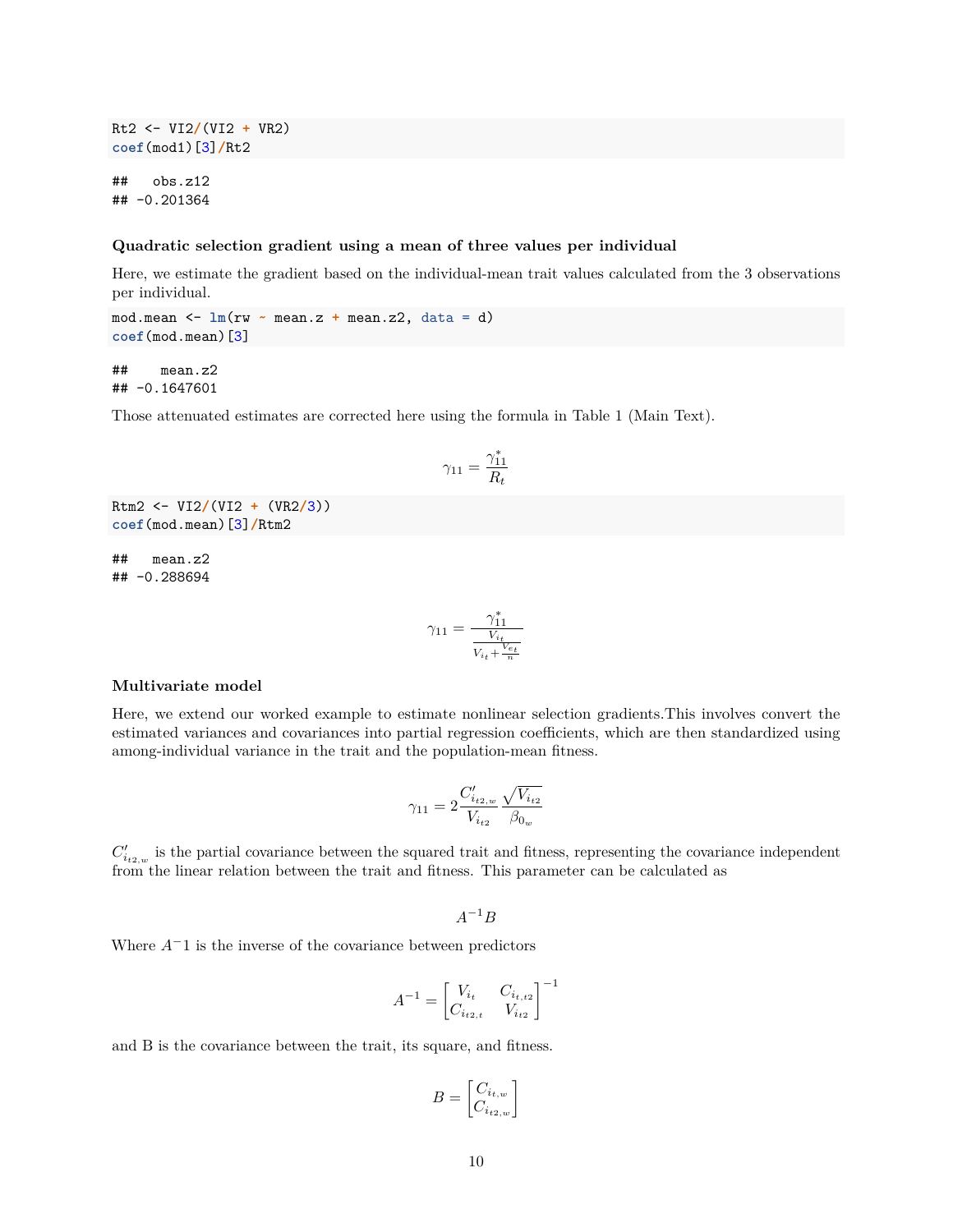The second element of this matrix multiplication is then used to estimate the partial regression coefficient for the squared trait  $b_2$ .

```
dw <- d[, c("ID", "w")]
dw$measure <- "w"
dw$type <- "s"
dw$time <- NA
colnames(dw)[2] <- "t"
dt <- gather(d, obs, t, obs.t1:obs.t3, factor_key = TRUE)
dt <- dt[, c("ID", "t")]
dt$measure <- "t1"
dt$type <- "r"
dt$time <- rep(1:3, each = n.ind)
dt2 <- gather(d, obs, t, obs.t12:obs.t32, factor_key = TRUE)
dt2 <- dt2[, c("ID", "t")]
dt2$measure <- "t2"
dt2$type <- "r"
dt2$time <- rep(1:3, each = n.ind)
d3 <- rbind(dw, dt, dt2)
d3$measure <- as.factor(d3$measure)
d3$type <- as.factor(d3$type)
prior0 <- list(R = list(R1 = list(V = diag(3), nu = 3, covu = TRUE), R2 = list(V = diag(2),
   nu = 0.002))modbi2 <- MCMCglmm(t ~ measure - 1, random = ~us(at.level(type, "r"):measure):ID,
   rcov = ~us(at.level(type, "s")):ID + idh(at.level(type, "r"):measure):ID:time,
    data = d3, prior = prior0, nitt = 55000, burnin = 5000, thin = 50, verbose = FALSE)
## Warning in buildZ(rmodel.terms[r], data = data): missing values in random
## predictors
m <- matrix(posterior.mode(modbi2$VCV)[1:9], 3, 3)
m1 <- m[1:2, 1:2]
m2 <- c(m[1, 3], m[2, 3])
cr <- (solve(m1) %*% m2) * sqrt(diag(m1))/posterior.mode(modbi2$Sol[, 3])
cr[2]
```
#### ## [1] -0.2583656

#### **Errors-in-variables model**

Unlike in our linear example, here we directly model relative fitness, for reasons detailed in the Main Text. We further Equation S3.10 (Supplementary Text S3) to estimate the variance in the quadratic term of the trait  $(t^2)$  based on the variance in the trait  $(t)$ .

$$
V_{i_{t2}} = 2(V_i^2 + 2\beta_{0_t}^2 V_i)
$$

The calculation of the quadratic selection gradient acknowledges that we fitted relative (rather than absolute) fitness as the response:

$$
\gamma_{11} = 2b_2 \sqrt{V_{i_{t2}}}
$$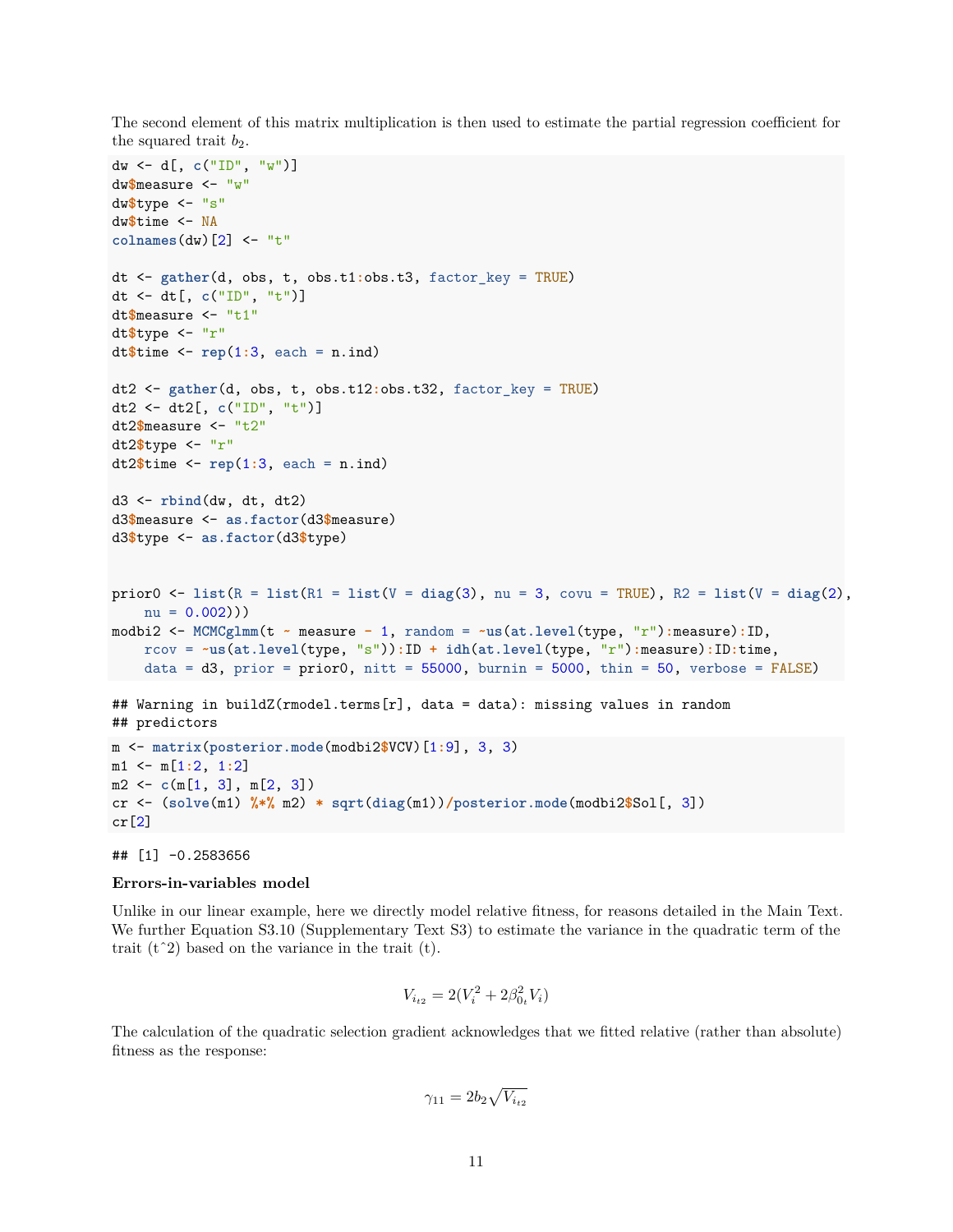Notably, standard deviations are denoted with the greek letter sigma  $(\sigma)$ , and the variance as sigma squared  $(\sigma^2)$ .

```
"generated quantities {
 real beta_1;
 real gamma;
 real sigma2_i;
 real sigma2_i2;
  signa2_i = signa_i^2;sigma2_i2 = 2*(sigma2_i^2 + 2*beta_0t^2)*sigma_2(t^2)*sigma_2(i);beta_1 = b_1 * signa_i;gamma = 2*b_2*sqrt(sigma2_i2);\mathcal{V}"
```
We then combine all components to run the errors-in-variables model.

```
write(
"data {
  // Define variables in data
  // Number of observations (an integer)
  int<lower=0> N;
 // Number of clusters (an integer)
 int<lower=0> nind;
 // Cluster IDs
 int<lower=0> ID[N];
 // Continuous outcome
  real t[N];
  real rw[nind];
 }
 parameters {
  // Define parameters to estimate
  // Population intercept (a real number)
 real beta_0t;
 real beta_0w;
 real b_1;
 real b_2;
  // Random effects
  real I[nind];
  real<lower=0> sigma_i;
  real<lower=0> sigma_e;
   real<lower=0> sigma_w;
 }
model {
  real mu_t[N];
  real mu_w[nind];
  for (j in 1:nind) {
    mu_t[j] = beta_0t + I[j];
    mu_w[j] = beta_0w + b_1*I[j] + b_2*I[j]^2;}
```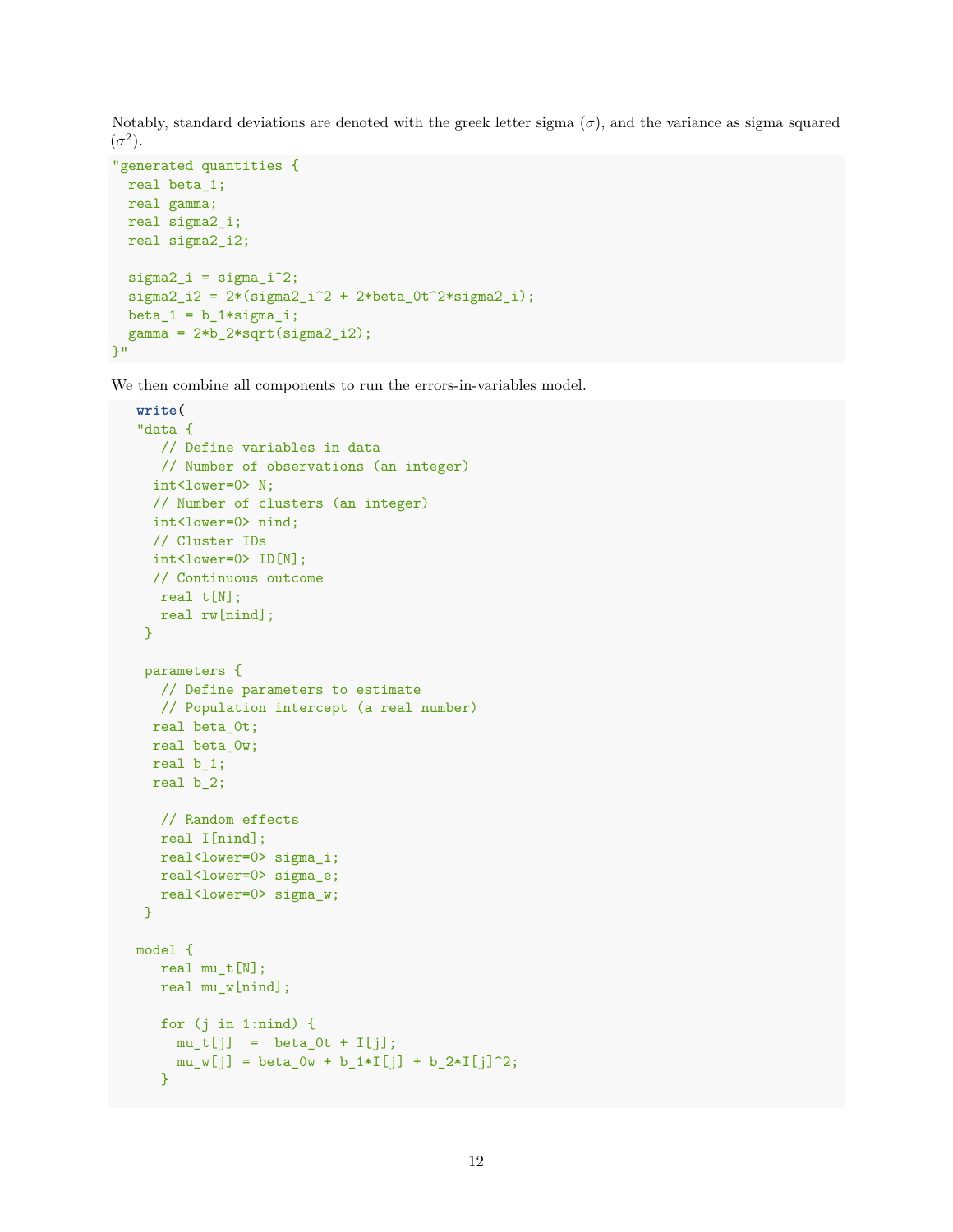```
sigma_i \sim uniform(0, 10);
      sigma_e \sim uniform(0, 10);
      I \sim normal(0, sigma_i);
     // Likelihood part of Bayesian inference
      for (i in 1:N) {
       t[i] ~ normal(mu_t[ID[i]], sigma_e);
      }
    for (i in 1:nind) {
       rw[i] ~ normal(mu_w[i], sigma_w);
     }
    }
    generated quantities {
    real beta_1;
    real gamma;
    real sigma2_i;
    real sigma2_i2;
    signa2_i = signa_i^2;sigma2_i2 = 2*(signal_1^2 + 2*beta_0t^2)*signal_1^2;beta_1 = b_1 * sigma_i;gamma = 2*b_2*sqrt(sigma2_i2);\mathcal{V} !!
   , "ME2.stan")
  dt$ID<-as.numeric(dt$ID)
  nind<-max(dt$ID)
   stan_data \leq list(t = dt$t, nind = nind,
                     N=nrow(dt), ID=dt$ID, rw=d$w/mean(d$w))
   #Initial values
   inits <- function() list(sigma_i = runif(1, 0, 10),
                             sigma_e = runif(1, 0, 10),
                             signa_w = runif(1, 0, 10))#Parameters monitored
  params <- c("sigma_i", "sigma_i2", "sigma_e", "b_1", "b_2","beta_1", "gamma")
  ## MCMC settingsl
  ni <- 3000
  nt \leftarrow 2
  nb <- 1000
  nc <- 1
  ## Call Stan from R
  md <- stan("ME2.stan", data = stan_data, init = inits, pars = params,
  chains = nc, iter = ni, warmup = nb, thin = nt, cores=1, refresh=0)
## Error in new_CppObject_xp(fields$.module, fields$.pointer, ...) :
```
## Exception: mismatch in dimension declared and found in context; processing stage=data initializati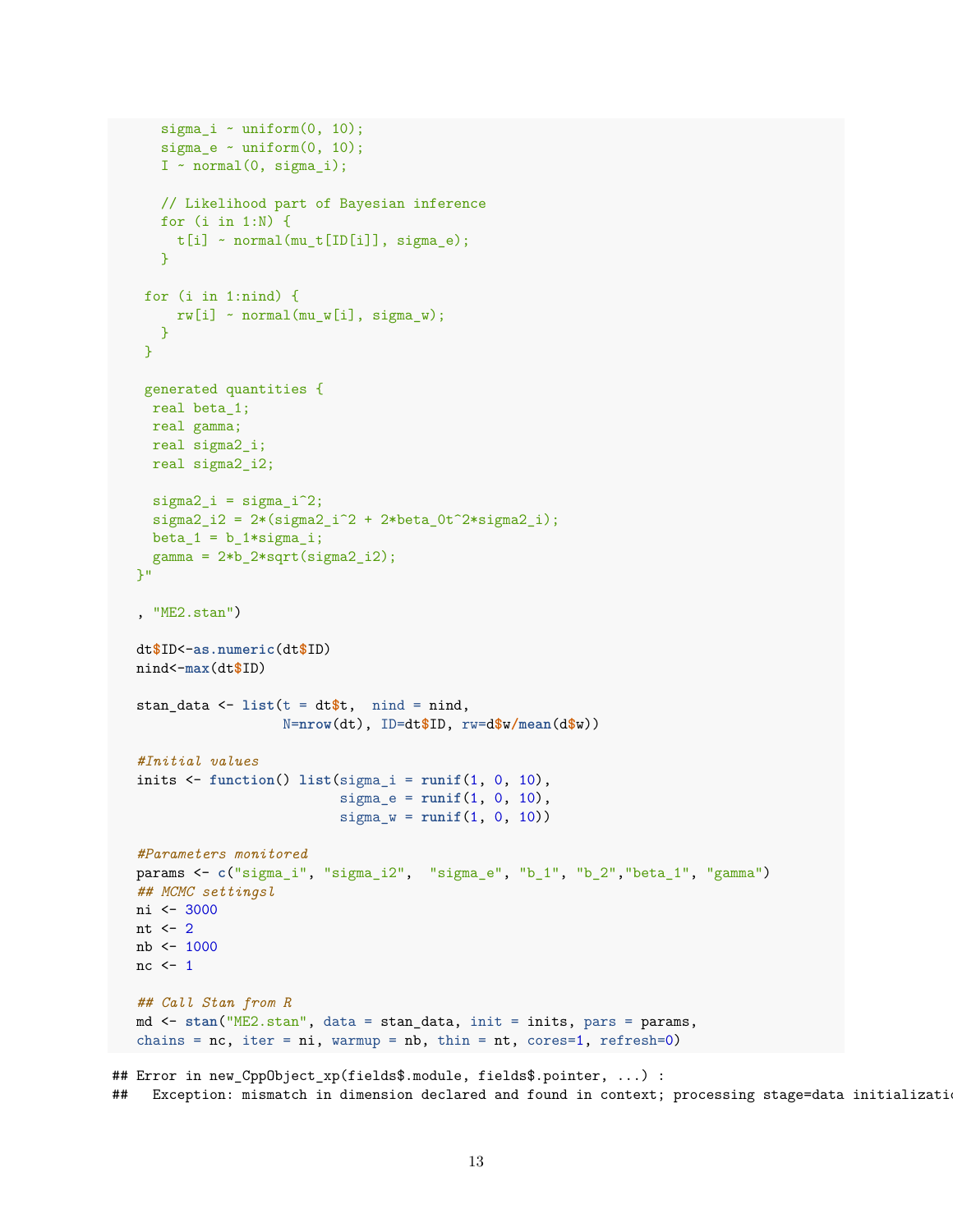```
## failed to create the sampler; sampling not done
summary(md)$summary[7, 1]
## Stan model 'ME2' does not contain samples.
```
## NULL

#### **Correlational selection scenario**

Next, extend our simulations to perform correlational selection analyses.

```
# New simulation for correlational selection For simplicity we assume that
# the effect of the two traits on fitness is the same.
n.ind <- 800
V_m.error <- 7
V.trait \leftarrow 3
mean.trait <- 0
B1 z \leftarrow 1B2_zz2 \leftarrow -0.3B1_z1z2 \leftarrow 0.3B1_t <- B1_z/sqrt(V.trait) * 2
B2_t2 <- B2_z2/sqrt(2 * (V.trait^2 + 2 * V.trait * mean.trait^2))
B1_t1t2 <- B1_z1z2/sqrt((V.trait^2 + 2 * V.trait * mean.trait^2)) * 2
m <- matrix(NA, 2, 2)
m[1, 1] <- m[2, 2] <- V.trait
m[1, 2] <- m[2, 1] <- 0
ts <- mvrnorm(n.ind, c(mean.trait, mean.trait), m)
d <- data.frame(ID = 1:n.ind, t = ts[, 1], x = ts[, 2])
d$t2 <- d$t^2
d$x2 <- d$x^2
d$z <- scale(d$t)
d$z2 <- scale(d$t2)
d$y <- scale(d$x)
d$y2 <- scale(d$x2)
d$w <- 2 + d$t * B1_t + d$t2 * B2_t2 + d$x * B1_t + d$x2 * B2_t2 + B1_t1t2 *
    d$t * d$x + rnorm(n.ind, 0, sqrt(1)) - mean(d$t * B1_t + d$t2 * B2_t2 +
    d$x * B1_t + d$x2 * B2_t2 + B1_t1t2 * d$t * d$x + rnorm(n.ind, 0, sqrt(1)))
d$rw <- d$w/mean(d$w)
d$obs.t1 <- rnorm(n.ind, d$t, sqrt(V_m.error))
d$obs.t2 <- rnorm(n.ind, d$t, sqrt(V_m.error))
d$obs.t3 <- rnorm(n.ind, d$t, sqrt(V_m.error))
d$obs.t12 <- d$obs.t1^2
d$obs.t22 <- d$obs.t2^2
```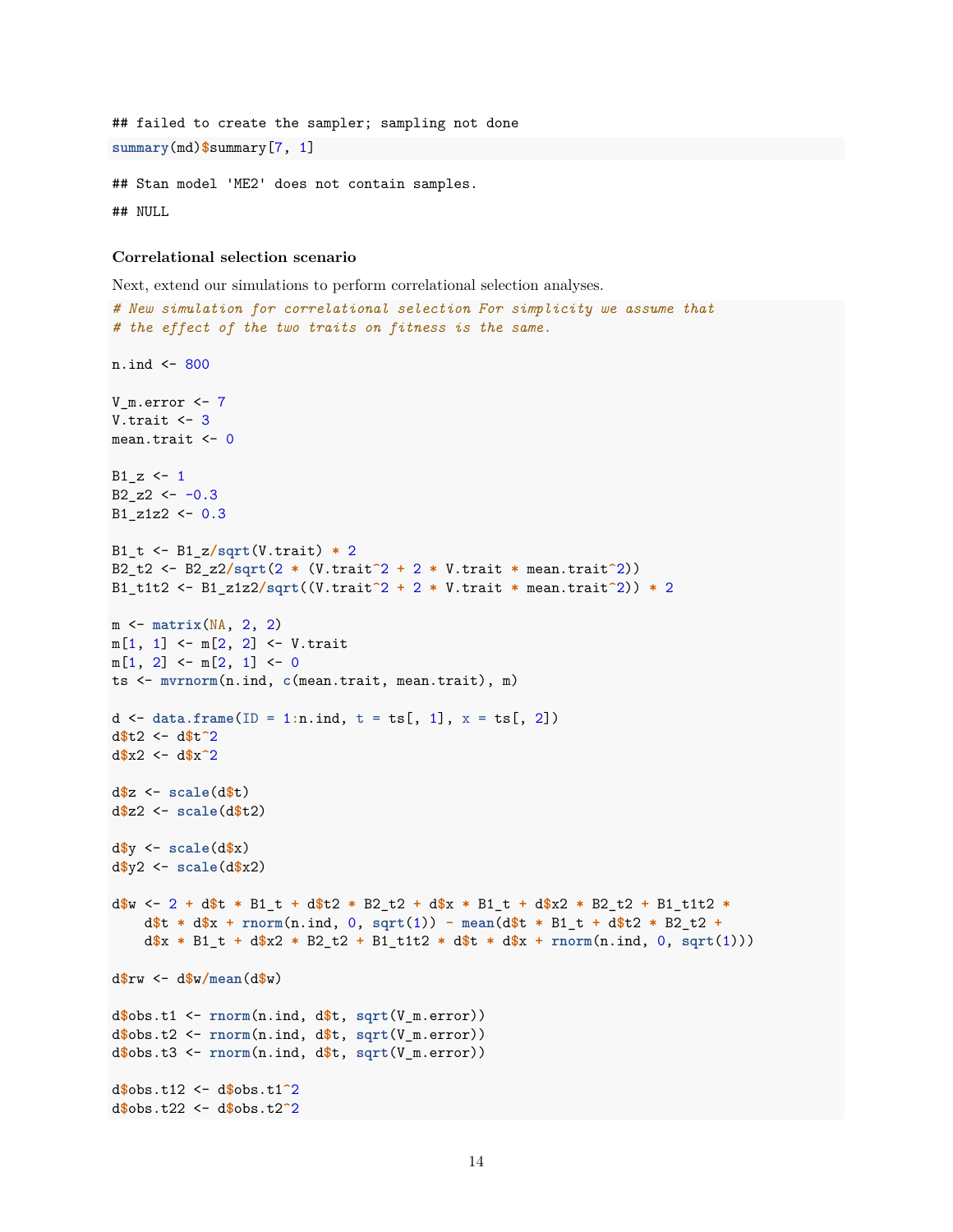```
d$obs.x1 <- rnorm(n.ind, d$x, sqrt(V_m.error))
d$obs.x2 <- rnorm(n.ind, d$x, sqrt(V_m.error))
d$obs.x3 <- rnorm(n.ind, d$x, sqrt(V_m.error))
d$obs.x12 <- d$obs.x1^2
d$obs.x22 <- d$obs.x2^2
d$obs.x32 <- d$obs.x3^2
m <- mean(c(d$obs.t1, d$obs.t2, d$obs.t3))
sd <- sd(c(d$obs.t1, d$obs.t2, d$obs.t3))
m2 <- mean(c(d$obs.t12, d$obs.t22, d$obs.t32))
sd2 <- sd(c(d$obs.t12, d$obs.t22, d$obs.t32))
mx <- mean(c(d$obs.x1, d$obs.x2, d$obs.x3))
sdx <- sd(c(d$obs.x1, d$obs.x2, d$obs.x3))
mx2 <- mean(c(d$obs.x12, d$obs.x22, d$obs.x32))
sdx2 <- sd(c(d$obs.x12, d$obs.x22, d$obs.x32))
d$obs.z1 <- (d$obs.t1 - m)/sd
d$obs.z2 <- (d$obs.t2 - m)/sd
d$obs.z3 <- (d$obs.t3 - m)/sd
d$obs.z12 <- (d$obs.t12 - m2)/sd2
d$obs.z22 <- (d$obs.t22 - m2)/sd2
d$obs.z32 <- (d$obs.t32 - m2)/sd2
d$obs.y1 <- (d$obs.x1 - mx)/sdx
d$obs.y2 <- (d$obs.x2 - mx)/sdx
d$obs.y3 <- (d$obs.x3 - mx)/sdx
d$obs.y12 <- (d$obs.x12 - mx2)/sdx2
d$obs.y22 <- (d$obs.x22 - mx2)/sdx2
d$obs.y32 <- (d$obs.x32 - mx2)/sdx2
d$mean.t <- apply(d[, c("obs.t1", "obs.t2", "obs.t3")], 1, mean)
d$mean.t2 <- d$mean.t^2
d$mean.z <- scale(d$mean.t)
d$mean.z2 <- scale(d$mean.t2)
d$mean.x <- apply(d[, c("obs.x1", "obs.x2", "obs.x3")], 1, mean)
d$mean.x2 <- d$mean.x^2
d$mean.y <- scale(d$mean.x)
d$mean.y2 <- scale(d$mean.x2)
```
#### **Expected correlational selection gradient**

d**\$**obs.t32 <- d**\$**obs.t3**^**2

Here we now have t and its standarized value z and trait x and its standardized value y as well as their squared terms.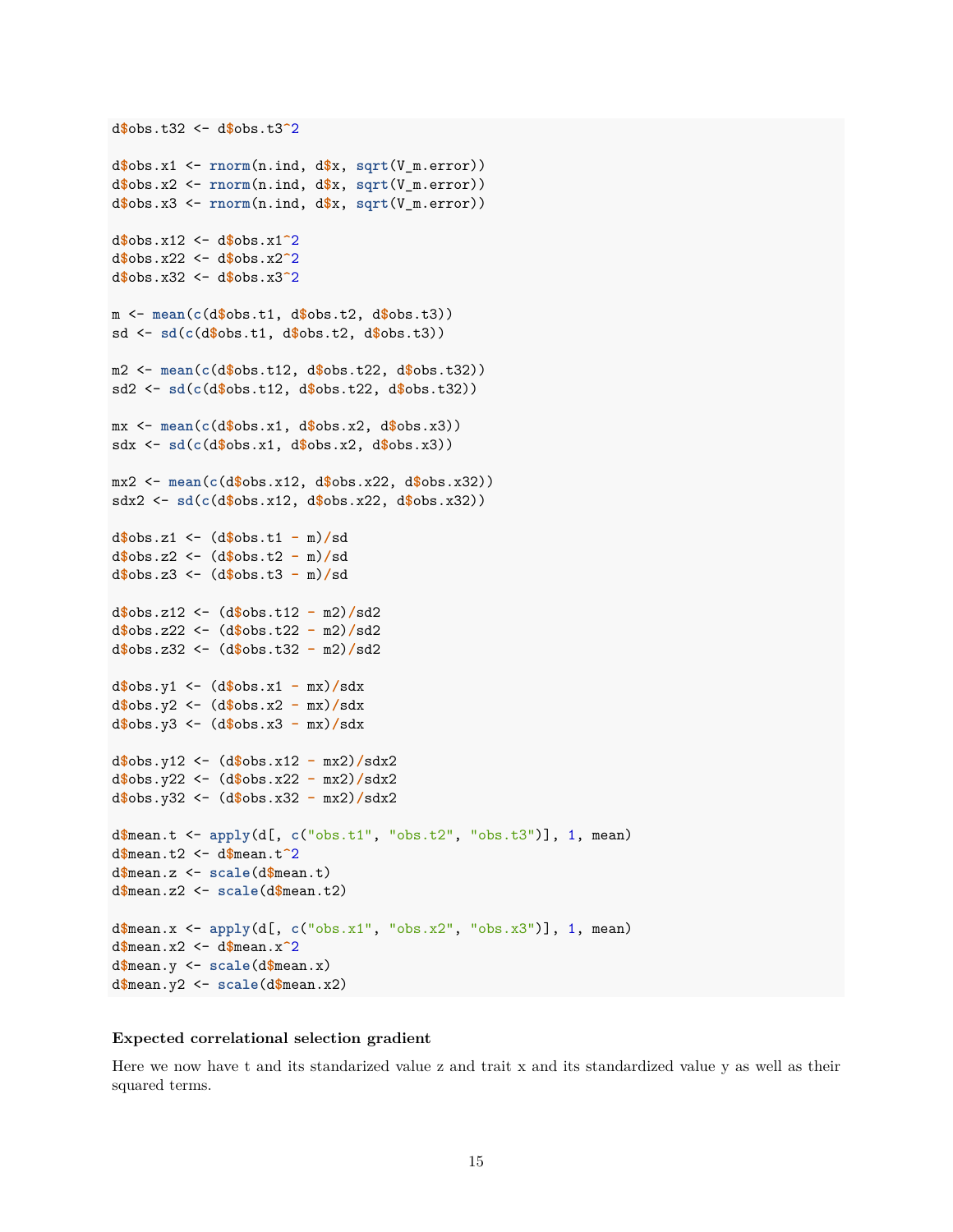mod <- **lm**(rw **~** z **+** z2 **+** y **+** y2 **+** y **\*** z, data = d) **coef**(mod)[6]

## z:y ## 0.2574669

#### **Correlational selection analyses with one value per individual**

As above, we can estimate correlational selection using one trait value per indivdiuals, which should result in an attenuated estimated because the geometric repeatability of the two traits is below the value one.

mod1 <- **lm**(rw **~** obs.z1 **+** obs.z12 **+** obs.y1 **+** obs.y12 **+** obs.y1 **\*** obs.z1, data = d) **coef**(mod1)[6]

## obs.z1:obs.y1 ## 0.06981752

Here, we can correct the attenuated estimate using the formula printed in Table 1 (Main Text).

```
dx <- gather(d, obs, x, obs.x1:obs.x3, factor_key = TRUE)
modx <- lmer(x ~ 1 + (1 | ID), data = dx)
VIx <- VarCorr(modx)$ID[1, 1]
VRx <- attr(VarCorr(modx), "sc")^2
dt <- gather(d, obs, t, obs.t1:obs.t3, factor_key = TRUE)
modt <- lmer(t ~ 1 + (1 | ID), data = dt)
VIt <- VarCorr(modt)$ID[1, 1]
VRt <- attr(VarCorr(modt), "sc")^2
Rtx <- (VIt * VIx)/((VIt + VRt) * (VIx + VRx))
coef(mod1)[6]/Rtx
## obs.z1:obs.y1
## 0.8559126
```
## **Correlational selection analyses using a mean of three values per individual**

We assess the estimates of correlational selection derived from fitting individual-mean trait values.

mod.mean <- **lm**(rw **~** mean.z **+** mean.z2 **+** mean.y **+** mean.y2 **+** mean.z **\*** mean.y, data = d) **coef**(mod.mean)[6]

## mean.z:mean.y ## 0.1603608

Here, we can correct the attenuated estimate using the formula printed in Table 1 (Main Text).

Rtxm <- (VIt **\*** VIx)**/**((VIt **+** VRt**/**3) **\*** (VIx **+** VRx**/**3)) **coef**(mod.mean)[6]**/**Rtxm

## mean.z:mean.y ## 0.5396775

#### **Multivariate mixed-effects model**

Here we extend the trivariate mixed-effect model approach to estimate correlational selection gradients. Constraints imposed on the residual variance-covariance matrix, and details on the usage of partial regression coefficients or provided in the quadratic example above (see also Supplementary Text S6).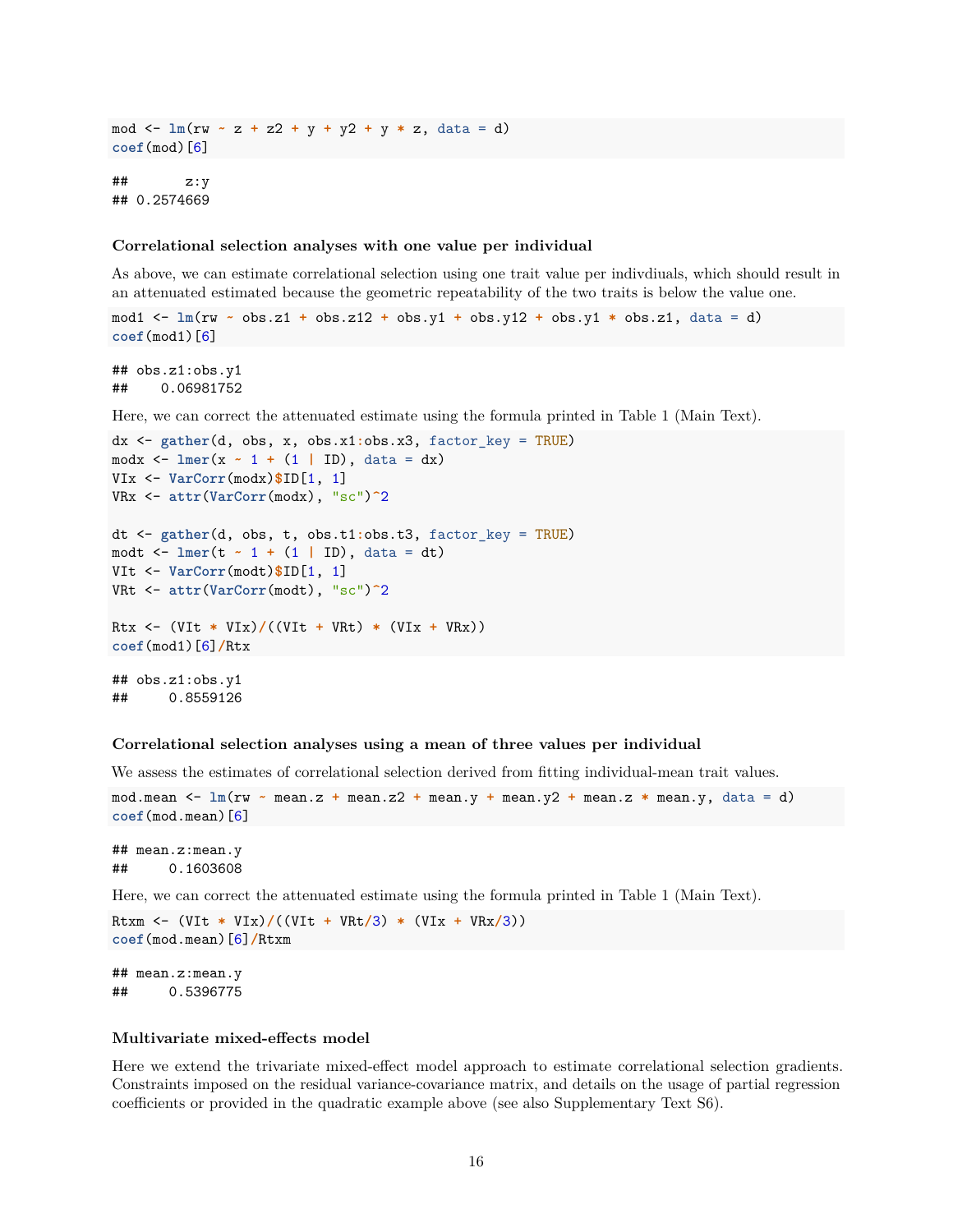```
dw <- d[, c("ID", "w")]
dw$measure <- "w"
dw$type <- "s"
dw$time <- NA
colnames(dw)[2] <- "t"
dt <- gather(d, obs, t, obs.t1:obs.t3, factor_key = TRUE)
dt <- dt[, c("ID", "t")]
dt$measure <- "t1"
dt$type <- "r"
dt$time <- rep(1:3, each = 800)
dt2 <- gather(d, obs, t, obs.t12:obs.t32, factor_key = TRUE)
dt2 <- dt2[, c("ID", "t")]
dt2$measure <- "t2"
dt2$type <- "r"
dt2$time <- rep(1:3, each = 800)
dx <- gather(d, obs, t, obs.x1:obs.x3, factor_key = TRUE)
dx <- dx[, c("ID", "t")]
dx$measure <- "u1"
dx$type <- "r"
dx$time <- rep(1:3, each = 800)
dx2 <- gather(d, obs, t, obs.x12:obs.x32, factor_key = TRUE)
dx2 <- dx2[, c("ID", "t")]
dx2$measure <- "u2"
dx2$type <- "r"
dx2$time <- rep(1:3, each = 800)
dxt <- dxdxt$t <- dx$t * dt$t
dxt$measure <- "ut"
dxt$type <- "r"
d3 <- rbind(dw, dt, dt2, dx, dx2, dxt)
d3$measure <- as.factor(d3$measure)
d3$type <- as.factor(d3$type)
prior0 <- list(R = list(R1 = list(V = diag(6), nu = 5.0002, covu = TRUE), R2 = list(V = diag(5),
    nu = 2e-04))
modbi2 <- MCMCglmm(t ~ measure - 1, random = ~us(at.level(type, "r"):measure):ID,
    rcov = ~us(at.level(type, "s")):ID + idh(at.level(type, "r"):measure):ID:time,
    data = d3, prior = prior0, nitt = 105000, burnin = 5000, thin = 100, verbose = FALSE)
## Warning in buildZ(rmodel.terms[r], data = data): missing values in random
## predictors
m <- matrix(posterior.mode(modbi2$VCV)[1:36], 6, 6)
m1 <- m[1:5, 1:5]
m2 <- c(m[1, 6], m[2, 6], m[3, 6], m[4, 6], m[5, 6])
cr <- (solve(m1) %*% m2) * sqrt(diag(m1))/posterior.mode(modbi2$Sol[, 6])
```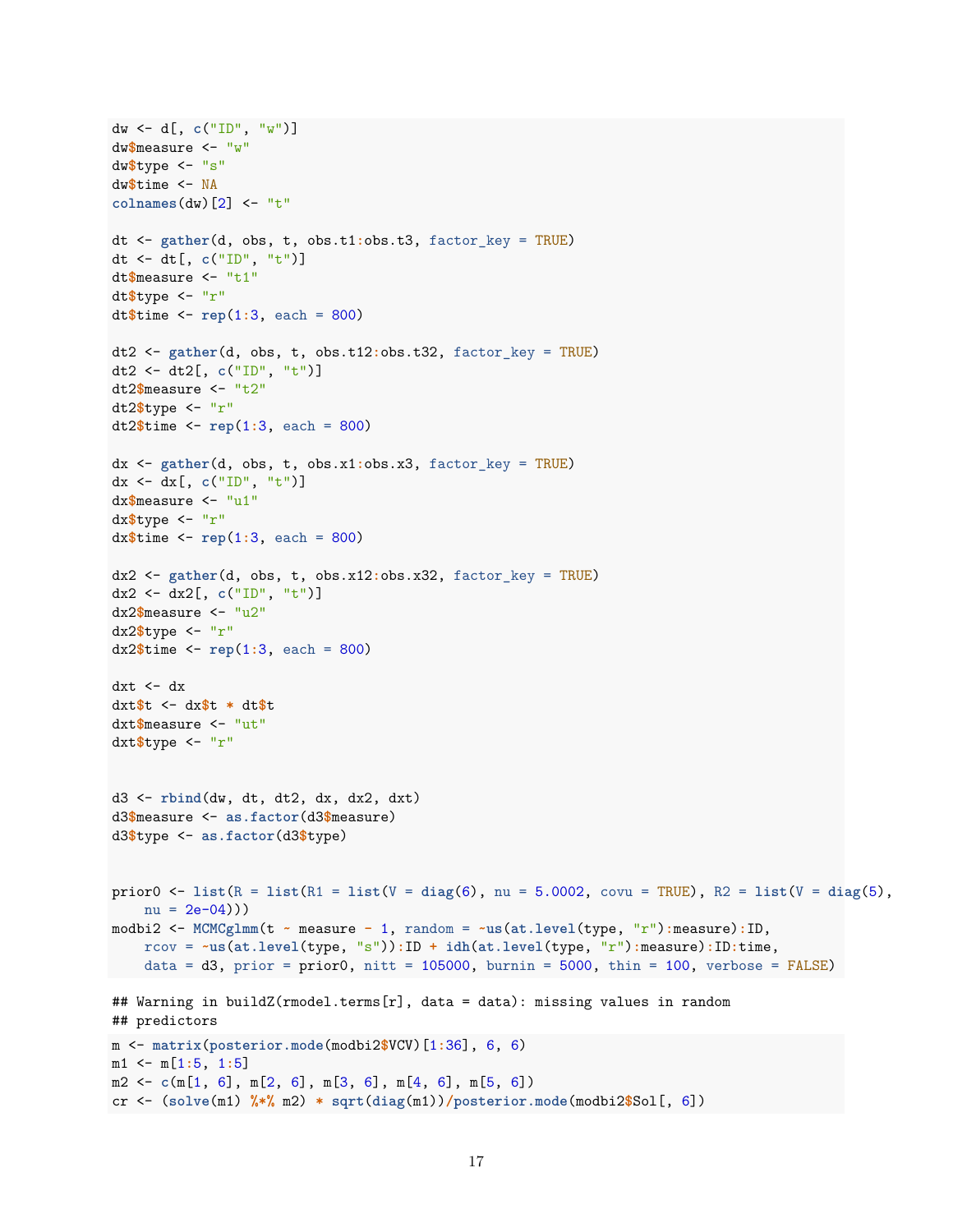cr[5]

# ## [1] -0.1381048

# **Errors-in-variables model**

Finally, the updated errors-in-variables model, as above, models relative fitness and uses the formulas provided in Supplementary Text (S4) to estimate the variance of the product of two traits.

**write**(

```
"data {
  // Define variables in data
  // Number of observations (an integer)
  int<lower=0> N;
 // Number of clusters (an integer)
  int<lower=0> nind;
  // Cluster IDs
 int<lower=0> ID[N];
 // Continuous outcome
  real z[N];
  real w[nind];
  real x[N];
}
parameters {
  // Define parameters to estimate
  // Population intercept (a real number)
 real beta_0z;
 real beta_0x;
 real beta Ow;
 real beta_Nz;
 real beta_Nz2;
 real beta_Nx;
 real beta_Nx2;
 real beta_Nzx;
  // Random effects
 real Iz[nind];
 real Ix[nind];
  // Standard deviation of random effects
  real<lower=0> sigma Iz;
  real<lower=0> sigma_Ix;
  // Population standard deviation
  real<lower=0> sigma_Ex;
  real<lower=0> sigma_Ez;
  real<lower=0> sigma_w;
}
model {
  real zI[nind];
  real xI[nind];
  real mu_z[N];
```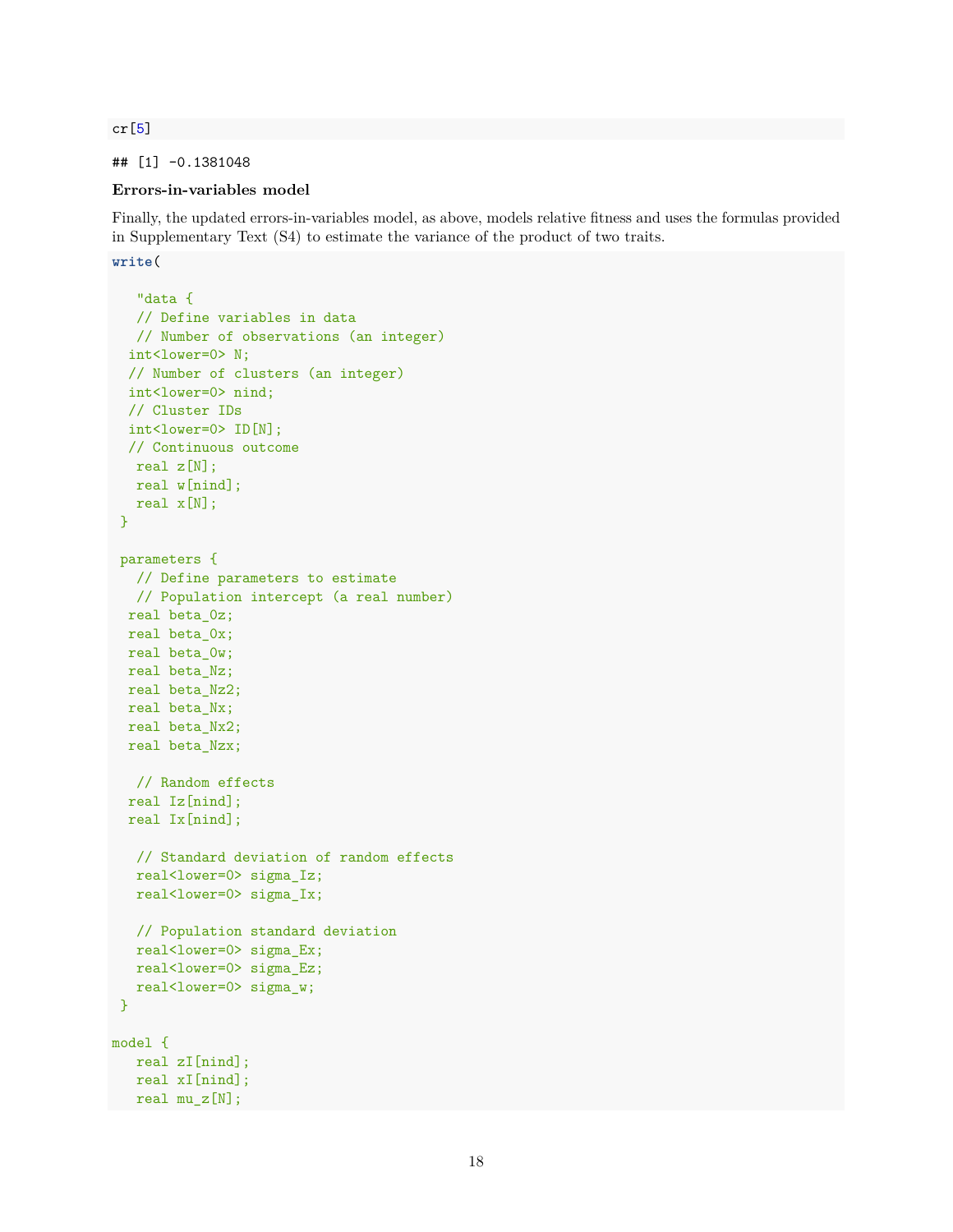```
real mu_x[N];
   real mu_w[nind];
  for (j in 1:nind) {
     zI[j] = beta_0z + Iz[j];
    xI[j] = beta_0x + Ix[j];mu_w[j] = beta_0w + beta_Nz*Iz[j] + beta_Nz2*Iz[j]^2 + beta_Nx*Ix[j]
     + beta_Nx2*Ix[j]^2 + beta_Nzx*Iz[j]*Ix[j];
   }
   // Prior part of Bayesian inference
  // Flat prior for mu (no need to specify if non-informative)
   signa_Iz \sim uniform(0, 10);sigma_Ez ~ uniform(0, 10);
   sigma_Ix \sim uniform(0, 10);
   signa<sub>_</sub>Ex ~ uniform(0, 10);
   // Random effects distribution
     Iz \sim normal(0, sigma_Iz);
   Ix \sim normal(0, sigma_Ix);// Likelihood part of Bayesian inference
  for (i in 1:N) {
    z[i] ~ normal(zI[ID[i]], sigma_Ez);
    x[i] ~ normal(xI[ID[i]], sigma_Ex);
  }
 for (i in 1:nind) {
    w[i] ~ normal(mu_w[i], sigma_w);
  }
}
 generated quantities {
 real beta_Nzz;
 real beta_Nxz;
 real beta_Nzxz;
 real sigma2_Iz;
 real sigma2_Ix;
 real sigma2_Izx;
 signa2_IZ = signa_IZ^2;signa2_Ix = signa_Ix^2;sigma2_Izx = sigma2_Iz*sigma2_Ix;
 beta_Nzz = beta_Nz*sigma_Iz;
 beta_Nxz = beta_Nx*sigma_Lx;beta_Nzxz = beta_Nzx*sqrt(sigma2_Izx);
}
" , "ME3.stan")
dt$ID<-as.numeric(dt$ID)
nind<-max(dt$ID)
```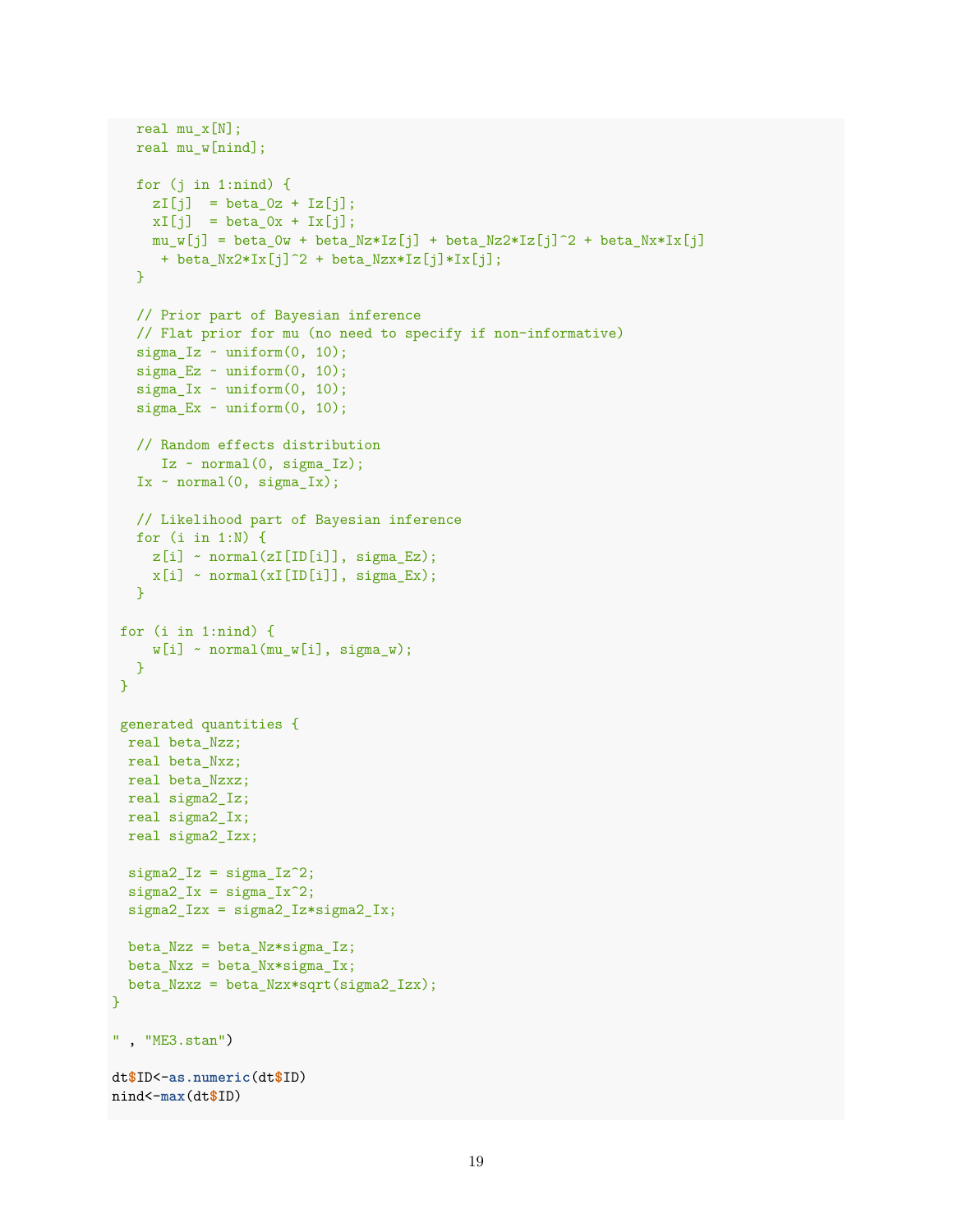```
stan_data <- list(z = dt$t, x=dx$x,
                  nind = nind, ID=dt$ID,
                  w=dw$w/mean(dw$w),
                  N=nrow(dt))
#Parameters monitored
params <- c("sigma_Iz", "sigma_Ix", "beta_Nzz", "beta_Nxz" ,"beta_Nzxz")
## MCMC settingsl
ni <- 3000
nt <-2nb <- 1000
nc \leftarrow 3## Call Stan from R
md3 <- stan("ME3.stan", data = stan_data, pars = params,
                    chains = nc, iter = ni, warmup = nb, thin = nt,
                         cores=3)
summary(md3)$summary[5,1]
```
## [1] 0.2754118

Note that the model printed above assumes that the two traits are uncorrelated within- and among-individuals. To extend the model to apply to correlated traits, would we need to estimate the among-individual correlation to be able to estimate the variance of the product of two traits (see Equation S4.5 & derived quantities part of the model code).

**write**(

```
"data {
  // Define variables in data
  // Number of observations (an integer)
  int<lower=0> N;
  int<lower=1> K;
  // Number of clusters (an integer)
  int<lower=0> nind;
  // Cluster IDs
  int<lower=0> ID[N];
  // Continuous outcome
   vector[K] t[N];
   vector[nind] w ;
   }
parameters {
  // Define parameters to estimate
   // Population intercept (a real number)
  vector[2] b_0t;
  vector[5] b_t;
  real b_0w;
  vector<1ower=0, upper = 1>[K] R;
   cholesky_factor_corr[K] L_u;
   cholesky_factor_corr[K] L_e;
   matrix[2,nind] I_t;
```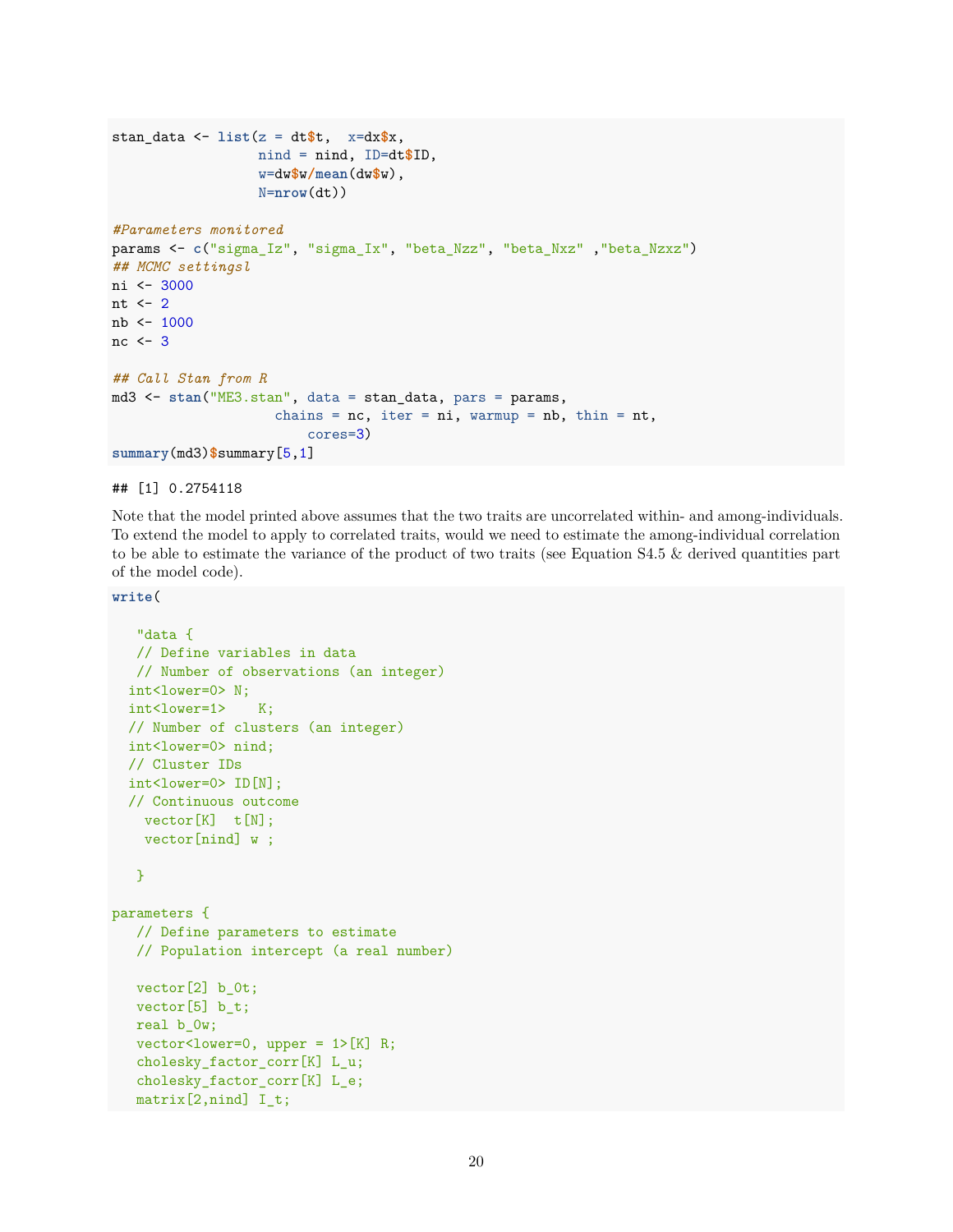```
vector<lower=0>[2] sigma ;
  real<lower=0> sigma_w;
}
transformed parameters {
  vector<lower=0>[2] sigma_I ;
  vector<lower=0>[2] sigma_E ;
  matrix[2,nind] I;
  for(k \in 1:K){
  signa_I[k] = signa[k] * R[k];signa_E[k] = signa[k] * (1-R[k]);}
  I = diag\_pre\_multiply(sigma_I, L_u) * I_t;}
model {
  vector[K] mu_ti[nind];
  matrix[K, K] Sigma_E;
  vector[K] mut[N];
  vector[nind] mu_w;
  Sigma_E=diag_pre_multiply(sigma_E, L_e);
  L_e ~ lkj_corr_cholesky(4); // LKJ prior for the correlation matrix
  L_u ~ lkj_corr_cholesky(4); // LKJ prior for the correlation matrix
  to\_vector(I_t) ~ normal(0,1);
  to\_vector(b_t) ~ normal(0,1);
  R - beta(2, 4);sigma \sim normal(0,1);
  for (j in 1:nind)
    mu_t[i] = b_0t + I[, j];for (i in 1:N)
    mu_t[i] = mu_t[i[ID[i]];t ~ multi_normal_cholesky(mu_t, Sigma_E);
   for (j in 1:nind)
     mu_w[j] = b_0w + b_t[1]*I[1,j] + b_t[2]*I[1,j]^2 + b_t[3]*I[2,j]+ b_t[4]*I[2,j]^2 + b_t[5]*I[1,j]*I[2,j];w \sim normal(mu_w, sigma_w);
}
generated quantities {
   real sigma2_it1;
   real sigma2_it2;
   matrix[2, 2] Omega_I;
   real cov_I;
```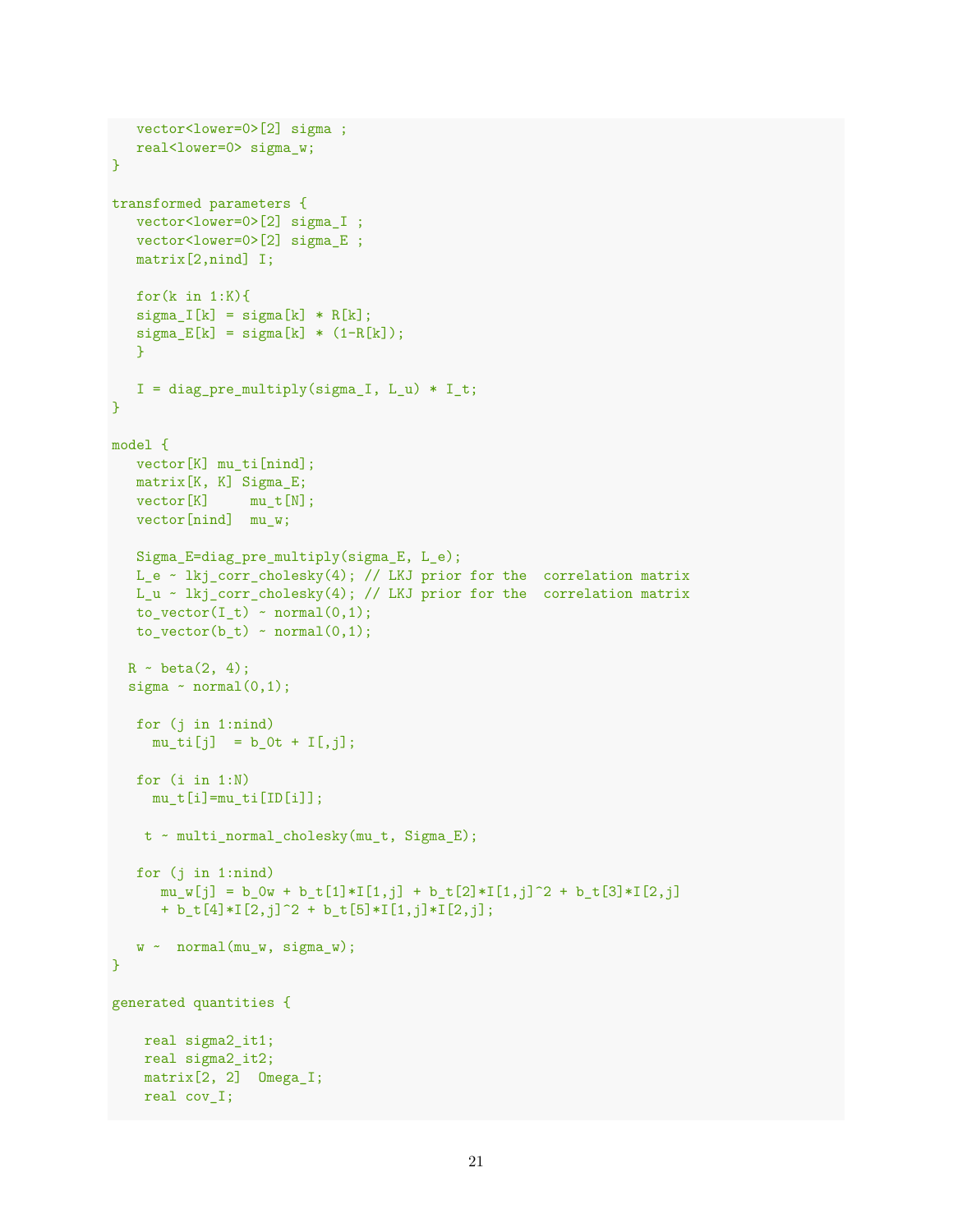```
real sigma2_it12;
    real sigma2_it22;
   real sigma2_it21;
   real beta_1t1;
    real beta_1t2;
   real gamma_11;
   real gamma_22;
    real gamma_12;
    signal_1t1 = sigma_1[1]<sup>2</sup>;
    signal_1t2 = signal_1[2]<sup>2</sup>;
    Omega_I = L_u * L_u';cov_I = Omega_I[1,2]*sqrt(sigma_2_it2*sinma_2-it1);signa2_it12 = 2*(signa2_it1^2 + 2*b_0t[1]^2)*signa2_it1);signa2_it22 = 2*(signa2_it2^2 + 2*b_0t[2]^2*sinma2_it2);signa2_it21 = cov_1^2 + 2*b_0t[1]*b_0t[2]*sqrt(sigma2_it1**sigma2_it2)+ (b_0t[1]^2 + signa2_it1)*(b_0t[2]^2 + signa2_it2)-(cov_I+b_Ot[1]*b_Ot[2])^2 ;
   beta_1t1 = b_t[1]*sqrt(sigma_1it1);beta_1t2 = b_t[3]*sqrt(sigma_1it2);gamma_11 = b_t[2]*sqrt(sigma_1*t2)*2;gamma_22 = b_t[4]*sqrt(sigma_2it2)*2;gamma_12 = b_t[5]*sqrt(sigma_1*t21);}
" , "/home/yi/Dropbox/SelectionNiels/ME4.stan")
stan_data <- list(t = \text{cbind}(dt * t, dx * x), f = matrix(1, \text{nind}, 2),nind = nind,
                  w=dw$w/mean(dw$w),
                  N=nrow(dt), ID=dt$ID, K=2)
#Parameters monitored
params <- c("sigma2_it1","sigma2_it2", "cov_I", "sigma2_it21",
                  "beta_1t1", "beta_1t2","gamma_11", "gamma_22", "gamma_12")
## MCMC settingsl
ni <- 3000
nt \leftarrow 2
nb <- 1000
nc \leq 2
## Call Stan from R
md3b <- stan("/home/yi/Dropbox/SelectionNiels/ME4.stan",
                         data = stan_data, pars = params,
                         chains = nc, iter = ni, warmup = nb, thin = nt,
```